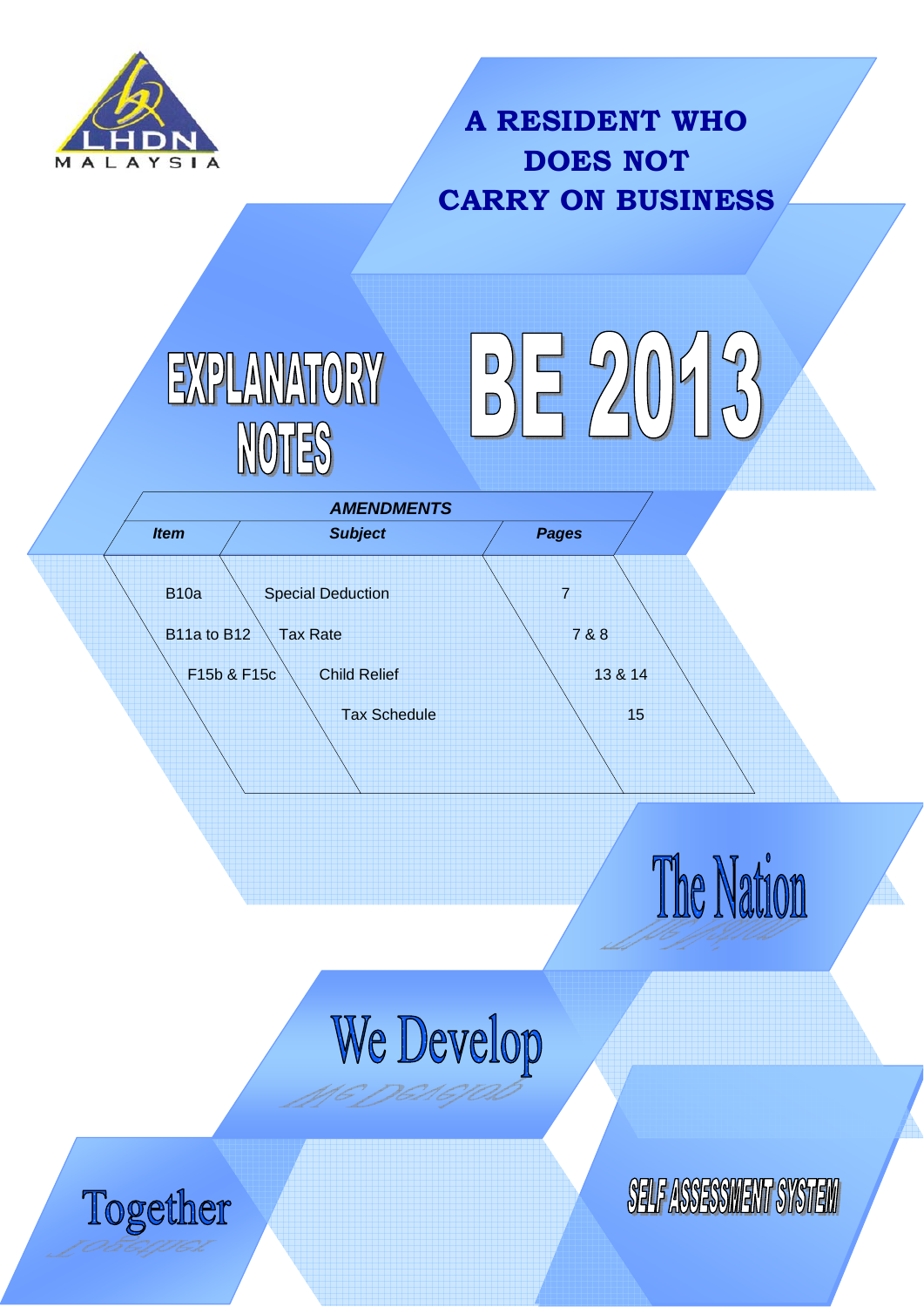This Explanatory Notes is intended to assist you, who is **resident in Malaysia** in accordance with section 7 Income Tax Act (ITA) 1967 or deemed to be resident under subsection 7(1B), in completing the Form BE for Year of Assessment 2013. Please read this with care so that the return form and declarations made therein for Year of Assessment 2013 are true and complete.

In the case of a married individual who elects for joint assessment and has total income to be aggregated and assessed in the name of his/her spouse, both the husband and wife are still required to fill out separate tax forms:

Form B (individual who carries on business); or

Form BT \* (knowledge worker or expert worker approved by the Minister); or

Form BE (individual who does not carry on business)

\* For further information, refer to. P.U. (A) 344/2010 regarding knowledge workers and P.U. (A) 151/2012 on the Returning Expert Programme at LHDNM website.

All records, working sheets and documents need not be enclosed when submitting the Form BE EXCEPT for the purpose of tax refund in which case you are required to submit:

- (i) Working Sheet HK-3 in respect of the claim for tax deduction pursuant to section 51 of the Finance Act 2007 (dividends);
- (ii) Working Sheet HK-6 pertaining to the claim for section 110 tax deduction (others); and
- (iii) Working Sheet HK-8/HK-9 (if relevant) relating to the tax deducted in the foreign country.

All records, documents and working sheets used in the computation must be kept for a period of seven (7) years after the end of the year in which the return form is furnished to the Director General of Inland Revenue, for future reference if required.

All items must be completed in **BLOCK LETTERS** and use **black** ink pen. Leave the box(es) blank if not applicable.

## **BASIC INFORMATION**

1 - 5 Fill in relevant information only. For item "Income Tax No.", enter **SG** or **OG** followed by the income tax number in the boxes provided.

Example: For Income Tax No. SG 10234567080

Income Tax No.

**SG 10234567080** 

|                | <b>PART A</b>                       | <b>PARTICULARS OF INDIVIDUAL</b>                                                                                                                                                                                       |
|----------------|-------------------------------------|------------------------------------------------------------------------------------------------------------------------------------------------------------------------------------------------------------------------|
| A1             | <b>CITIZEN</b>                      | Enter 'MY' if you are a citizen of Malaysia. If you are not a citizen of<br>Malaysia, please use the relevant country code provided on page<br>15 of this Explanatory Notes or Appendix E of the Form BE<br>Guidebook. |
| A <sub>2</sub> | <b>SEX</b>                          | Enter '1' for male or '2' for female.                                                                                                                                                                                  |
| A3             | <b>STATUS AS AT</b><br>31-12-2013   | Enter '1' for unmarried; '2' for married; '3' for divorcee / widow /<br>widower or '4' for deceased.                                                                                                                   |
| A4             | DATE OF MARRIAGE/<br>DIVORCE/DEMISE | Enter the date of marriage; or date of divorce/separation (in<br>accordance with any law); or date of demise according to the<br>sequence: day, month and year if it occurred in the current year.                     |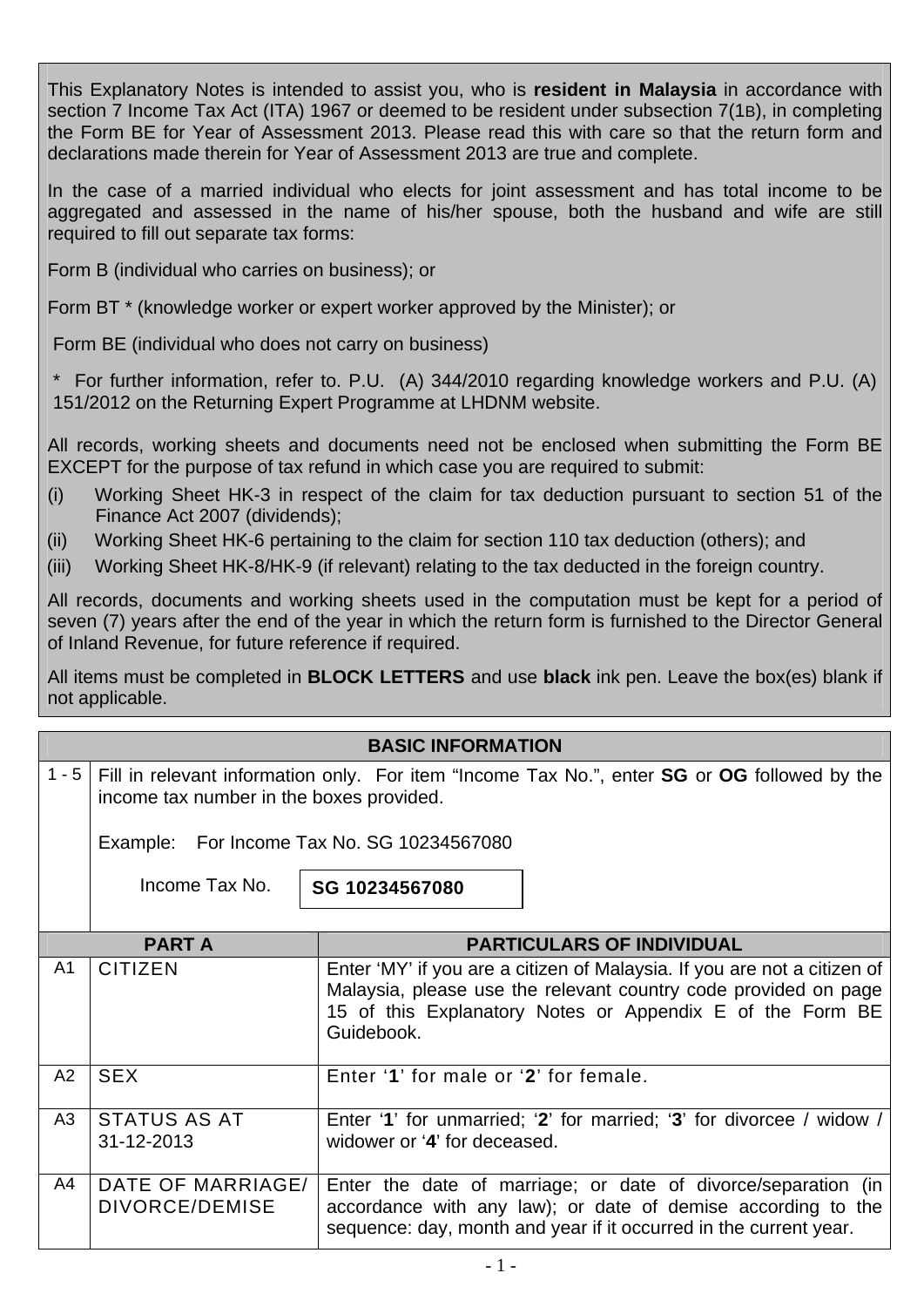| A <sub>5</sub> | <b>TYPE OF</b>    | Enter:                                                                                                                                                                                                                         |
|----------------|-------------------|--------------------------------------------------------------------------------------------------------------------------------------------------------------------------------------------------------------------------------|
|                | <b>ASSESSMENT</b> | (i) 1' if the wife elects for joint assessment to be raised in the<br>name of the husband. She does not have to fill in items B7 to<br>B19 and Part F of her Form BE; or                                                       |
|                |                   | (ii) '2' if the husband elects for joint assessment to be raised in the<br>name of his wife. He does not have to fill in items B7 to B19<br>and Part F of his Form BE; or                                                      |
|                |                   | (iii) '3' if the individual and spouse elect for separate assessment;<br>or                                                                                                                                                    |
|                |                   | (iv) '4' if the individual is married with a spouse who has no income<br>/ no source of income or has income which is tax exempt.                                                                                              |
|                |                   | (v) '5' if the individual is single / a divorcee / a widow / a widower /<br>a deceased person.                                                                                                                                 |
|                |                   | Note: Conditions on eligibility to elect for joint assessment:<br>the husband and the wife were living together in the basis<br>(i)<br>year for a year of assessment and did not in that basis year<br>cease to live together; |
|                |                   | the husband or the wife must have total income to be<br>(ii)<br>aggregated with the total income of the spouse;                                                                                                                |
|                |                   | must be a Malaysian citizen if not resident in Malaysia;<br>(iii)                                                                                                                                                              |
|                |                   | the aggregation can be made with one wife only.<br>(iv)                                                                                                                                                                        |
|                | <b>PART B</b>     | STATUTORY INCOME, TOTAL INCOME, TAX PAYABLE AND<br><b>STATUS OF TAX</b>                                                                                                                                                        |
| <b>B1</b>      |                   | EMPLOYMENT - Amount N4 from Working Sheet HK-2                                                                                                                                                                                 |

Salary, bonus, director's fee, commission and any perquisite [such as share option scheme (Public Ruling No. 4/2004), insurance premium/school and tuition fee paid by the employer] have to be declared. Entertainment and travelling expenditure incurred in the production of gross employment income and discharge of official duties are allowable deductions. Deduction of entertainment expenditure is restricted to the amount of entertainment allowance included as gross income from employment. However, reimbursements by the employer in respect of both types of expenditure are neither deductible nor liable to tax. Amount N4 from Working Sheet HK-2.

#### **Tax exempt allowances / perquisites / gifts / benefits received by employee from employer according to 2009 Budget announcement:**

*Reference: Public Ruling No. 2/2013 (Perquisites From Employment); Public Ruling No. 3/2013 (Benefits-In-Kind); and Income Tax (Exemption) Order 2009 [P.U. (A) 152/2009]* 

|     | <b>TYPE OF ALLOWANCES / PERQUISITIES /</b><br><b>GIFTS / BENEFIT</b>                                                                  | <b>EXEMPTION LIMIT</b><br>(PER YEAR) |
|-----|---------------------------------------------------------------------------------------------------------------------------------------|--------------------------------------|
| (i) | Perquisite (whether in money or otherwise) provided to the employee<br>pursuant to his employment in respect of:-                     | <b>Restricted to</b><br>RM2,000      |
|     | past achievement award;<br>(a)                                                                                                        |                                      |
|     | service excellence award, innovation award or productivity<br>(b)<br>award; or                                                        |                                      |
|     | long service award provided that the employee has exercised<br>(c)<br>an employment for more than 10 years with the same<br>employer. |                                      |
|     | (Paragraph 25C Schedule 6 of ITA 1967)                                                                                                |                                      |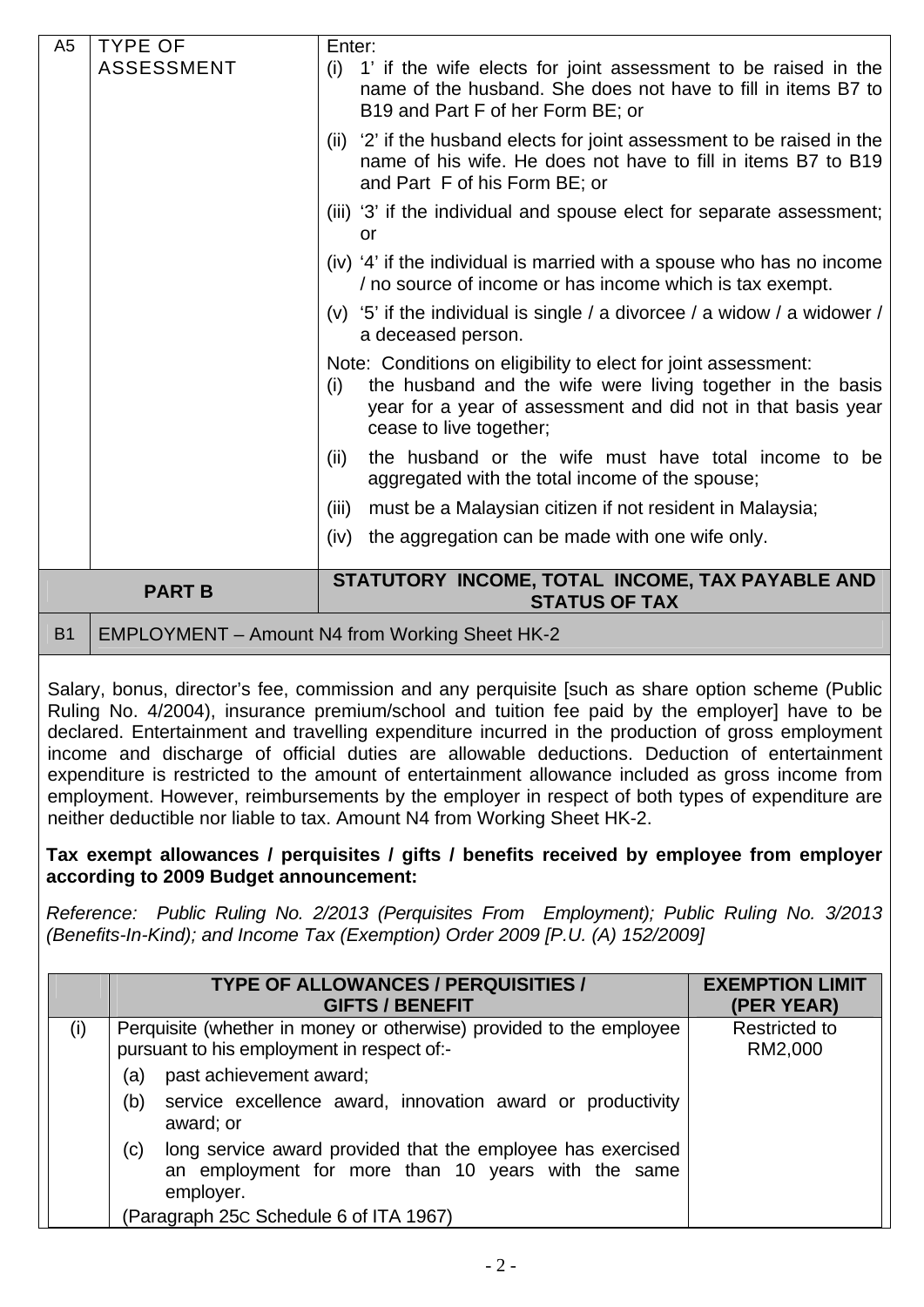| (ii)              | Petrol card, petrol allowance, travelling allowance or toll payment or<br>any of its combination for <b>official duties</b> . If the amount received<br>exceeds RM6,000 a year, the employee can make a further<br>deduction in respect of the amount spent for official duties. Records<br>pertaining to the claim for official duties and the exempted amount<br>must be kept for a period of 7 years for audit purpose.                                                                                                                                                                                   | <b>Restricted to</b><br>RM6,000                                                          |
|-------------------|--------------------------------------------------------------------------------------------------------------------------------------------------------------------------------------------------------------------------------------------------------------------------------------------------------------------------------------------------------------------------------------------------------------------------------------------------------------------------------------------------------------------------------------------------------------------------------------------------------------|------------------------------------------------------------------------------------------|
| (iii)             | Child care allowance in respect of children up to 12 years of age.                                                                                                                                                                                                                                                                                                                                                                                                                                                                                                                                           | <b>Restricted to</b><br>RM2,400 per year                                                 |
| (iv)              | Gift of fixed line telephone, mobile phone, pager or Personal Digital<br>Assistant (PDA) registered in the name of the employee or<br>employer including cost of registration and installation.                                                                                                                                                                                                                                                                                                                                                                                                              | Limited to only<br>1 unit for each<br>category of assets                                 |
| (v)               | Monthly bills for subscription of broadband, fixed line telephone,<br>mobile phone, pager and PDA registered in the name of the<br>employee or employer including cost of registration and installation.                                                                                                                                                                                                                                                                                                                                                                                                     | Limited to only<br>1 line for each<br>category of assets                                 |
| (vi)              | Consumable business products of the employer provided free of<br>charge or at a partly discounted price to the employee, his spouse<br>and unmarried children. The value of the goods is based on the<br>sales price. Benefits received by the employee from a company<br>within the same group of companies as his employer are not<br>exempted from tax.                                                                                                                                                                                                                                                   | <b>Restricted to</b><br>RM1,000                                                          |
| (vii)             | Services provided free or at a discount by the business of the<br>employer to the employee, his spouse and unmarried children.<br>Benefits received by the employee from a company within the same<br>group of companies as his employer are not exempted from tax.                                                                                                                                                                                                                                                                                                                                          | <b>Restricted to</b><br>the amount of discount<br>or amount of services<br>provided free |
| (viii)            | Parking rate and parking allowance. This includes parking rate paid<br>by the employer directly to the parking operator.                                                                                                                                                                                                                                                                                                                                                                                                                                                                                     |                                                                                          |
| (ix)              | Meal allowance received on a regular basis and given at the same<br>rate to all employees. Meal allowance provided for purposes such<br>as overtime or outstation / overseas trips and other similar purposes<br>in exercising an employment are only exempted if given based on<br>the rate fixed in the internal circular or written instruction of the<br>employer.                                                                                                                                                                                                                                       | Restricted to the<br>actual amount                                                       |
| (x)               | Tax exempt medical benefits are extended to include traditional<br>medicine and maternity expenses. Traditional medicine means<br>Malay, Chinese and Indian Traditional Medicine given by a medical<br>practitioner registered with bodies which are certified or registered<br>in accordance with the rules governing traditional medicine as laid<br>down by the Ministry of Health. Examples: Malay traditional<br>massage, ayurvedic or acupuncture. Complimentary medicine and<br>homeopathy such as aromatherapy, reflexology, spa and Thai<br>traditional massage are not included in this exemption. | expended                                                                                 |
| (x <sub>i</sub> ) | Subsidised interest for housing, education or car loan is fully exempted from tax if the total<br>amount of loan taken in aggregate does not exceed RM300,000. If the total amount of loan<br>exceeds RM300,000, the amount of subsidized interest to be exempted from tax is limited<br>in accordance with the following formula:                                                                                                                                                                                                                                                                           |                                                                                          |
|                   | A $x = \frac{B}{C}$<br>Where;                                                                                                                                                                                                                                                                                                                                                                                                                                                                                                                                                                                |                                                                                          |
|                   | $A =$ is the difference between the amount of interest to be borne by the employee and the<br>amount of interest payable by the employee in the basis period for a year of<br>assessment;                                                                                                                                                                                                                                                                                                                                                                                                                    |                                                                                          |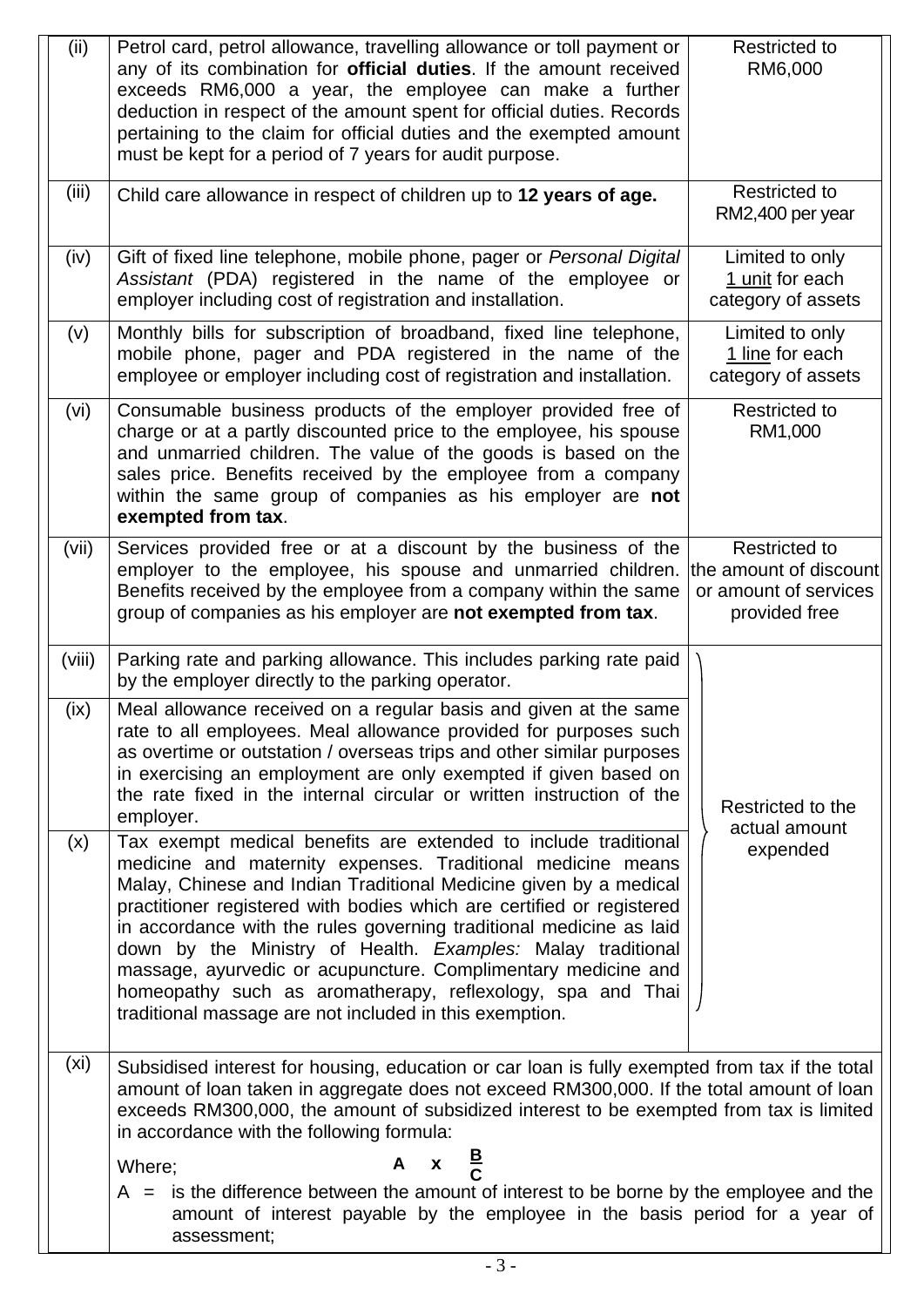- $B =$  is the aggregate of the balance of the principal amount of housing, education or car loan taken by the employee in the basis period for a year of assessment or RM300,000, whichever is lower;
	- $C =$  is the total aggregate of the principal amount of housing, education or car loan taken by the employee

**THE ABOVE EXEMPTIONS ARE NOT APPLICABLE TO AN EMPLOYEE HAVING CONTROL OVER HIS EMPLOYER** 

If the employee has control over his employer, the allowances / perquisites / gifts / benefits received by him is taken to be part of his employment income and subject to tax.

'**Control over his employer**' means:

- (a) for a company, the power of the employee to secure, by means of the holding of shares or the possession of voting power in or in relation to that or any other company, or by virtue of powers conferred by the articles of association or other document regulating that or any other company, that the affairs of the first mentioned company are conducted in accordance with the wish of the employee;
- (b) for a partnership, the employee is a partner of the employer; or
- (c) for a sole proprietor, the employee and the employer is the same person

# **Others Tax Exempt Benefits-In-Kind:**

Please refer to Appendix B3 of the Form BE Guidebook for the list of tax exempt benefits-in-kind.

**Gratuity** (*Reference: Public Ruling No. 8/2013)*

This refers to a sum received upon retirement/termination of a contract of employment. Refer to Working Sheet HK-2.2 and Appendix B1 for computation.

Gratuity is exempted in the following circumstances:

## 1. **Retirement gratuity**

- (a) The Director General is satisfied that the retirement is due to ill-health; Or
- (b) Retirement on or after reaching the age of 55 years/compulsory age of retirement and the individual has worked 10 years continuous employment with the same employer or companies within the same group; Or
- (c) The retirement takes place on reaching the compulsory age of retirement pursuant to a contract of employment or collective agreement at the age of 50 but before 55 and that employment has lasted for 10 years with the same employer or with companies in the same group.
- 2. **Gratuity paid out of public funds** Gratuity paid out of public funds on retirement from an employment under any written law.
- 3. **Gratuity paid to a contract officer** Gratuity paid out of public funds to a contract officer on termination of a contract of employment regardless of whether the contract is renewed or not.
- 4. **Death gratuity** Sums received by way of death gratuity.

**Tax Allowance -** If an employee's tax is borne by his employer, it is a tax allowance chargeable to tax on him under paragraph 13(1)(a) ITA 1967 (Public Ruling No. 2/2006). Working Sheet HK-2.3 and Appendix B2 are provided for reference.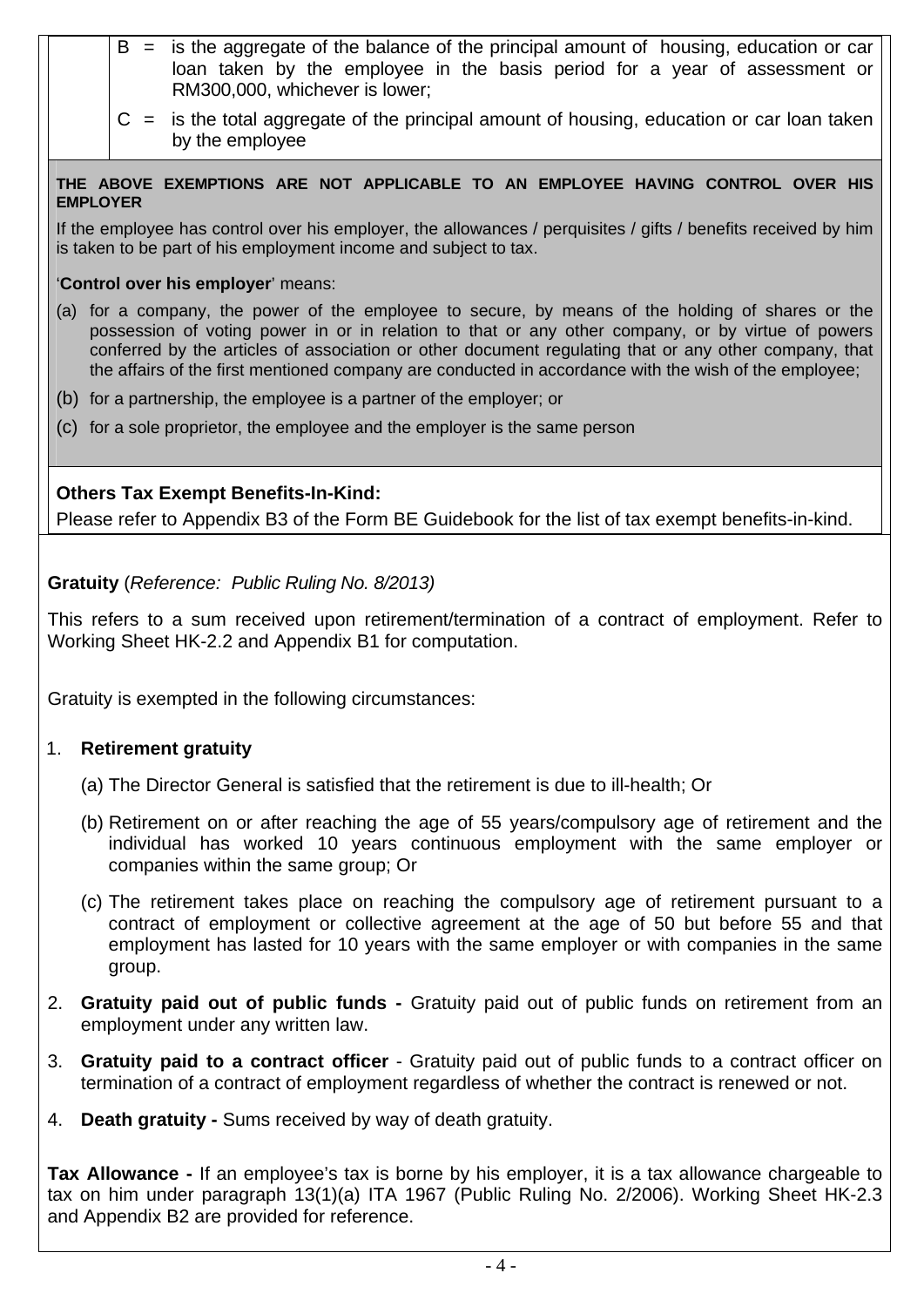**Benefits-In-Kind (BIK) -** These refer to the annual value of the benefits-in-kind provided by the employer such as motorcars, petrol, driver, household furnishings, apparatus and appliances, handphones, entertainment and recreational club. Working Sheet HK-2.4 and Appendix B3 are provided for reference.

**Value Of Living Accommodation Provided -** This refers to the value of living accommodation in Malaysia provided by the employer. Working Sheet HK-2.5 and Appendix B4 are provided for reference.

**Refund From Unapproved Pension Or Provident Fund, Scheme Or Society -** This refers to the employer's contributions made to an unapproved pension or provident fund from which payment is made to the employee before or after the cessation of his employment. Working Sheet HK-2.6 is provided for computation.

**Compensation For Loss Of Employment -** This is payment made by an employer to his employee as compensation for loss of employment or other cases. Compensation is exempted in the following circumstances:

- (i) Compensation received due to ill-health
- (ii) in cases other than (i) above, where the individual ceased employment on or after 1 July 2008, exemption of RM10,000 is granted for each completed year of service with the same employer or companies in the same group.

Working Sheet HK-2.7 and Appendix B5 are provided for computation.

**Subscriptions To Professional Bodies –** Membership Subscription paid to professional bodies to ensure the continuance of a professional standing for practice such as the medical or legal profession, can be claimed as a deduction.

| <b>B2</b>      | <b>DIVIDENDS</b> | Enter dividends / distribution of income received from companies<br>and unit trust [other than real estate investment trust (REIT) and<br>property trust funds (PTF)] which have been charged to tax at 25%.<br>Please submit Working Sheet HK-3 together with your Form BE if<br>you are entitled to a tax refund in item B17.<br>Amount C(iii) from Working Sheet HK-3. |
|----------------|------------------|---------------------------------------------------------------------------------------------------------------------------------------------------------------------------------------------------------------------------------------------------------------------------------------------------------------------------------------------------------------------------|
|                | <b>RENTS</b>     | These are rental received in respect of houses, shophouses, land,<br>plant, machines, furniture and other similar assets. Amount D from<br>Working Sheet HK-4.                                                                                                                                                                                                            |
| B <sub>3</sub> | <b>INTEREST</b>  | Income in respect of interest received by individuals resident in<br>Malaysia from money deposited with the following institutions is tax<br>exempt:                                                                                                                                                                                                                      |
|                |                  | (i) A bank or a finance company licensed or deemed to be<br>licensed under the Banking and Financial Institutions Act 1989;                                                                                                                                                                                                                                               |
|                |                  | (ii) A bank licensed under the Islamic Banking Act 1983;                                                                                                                                                                                                                                                                                                                  |
|                |                  | (iii) A development financial institutions prescribed under the<br>Development Financial Institutions Act 2002;                                                                                                                                                                                                                                                           |
|                |                  | (iv) The Lembaga Tabung Haji established under the Tabung Haji<br>Act 1995;                                                                                                                                                                                                                                                                                               |
|                |                  | (v) The Malaysia Building Society Berhad incorporated under the<br>Companies Act 1965;                                                                                                                                                                                                                                                                                    |
|                |                  | (vi) The Borneo Housing Finance Berhad incorporated under the<br>Companies Act 1965.                                                                                                                                                                                                                                                                                      |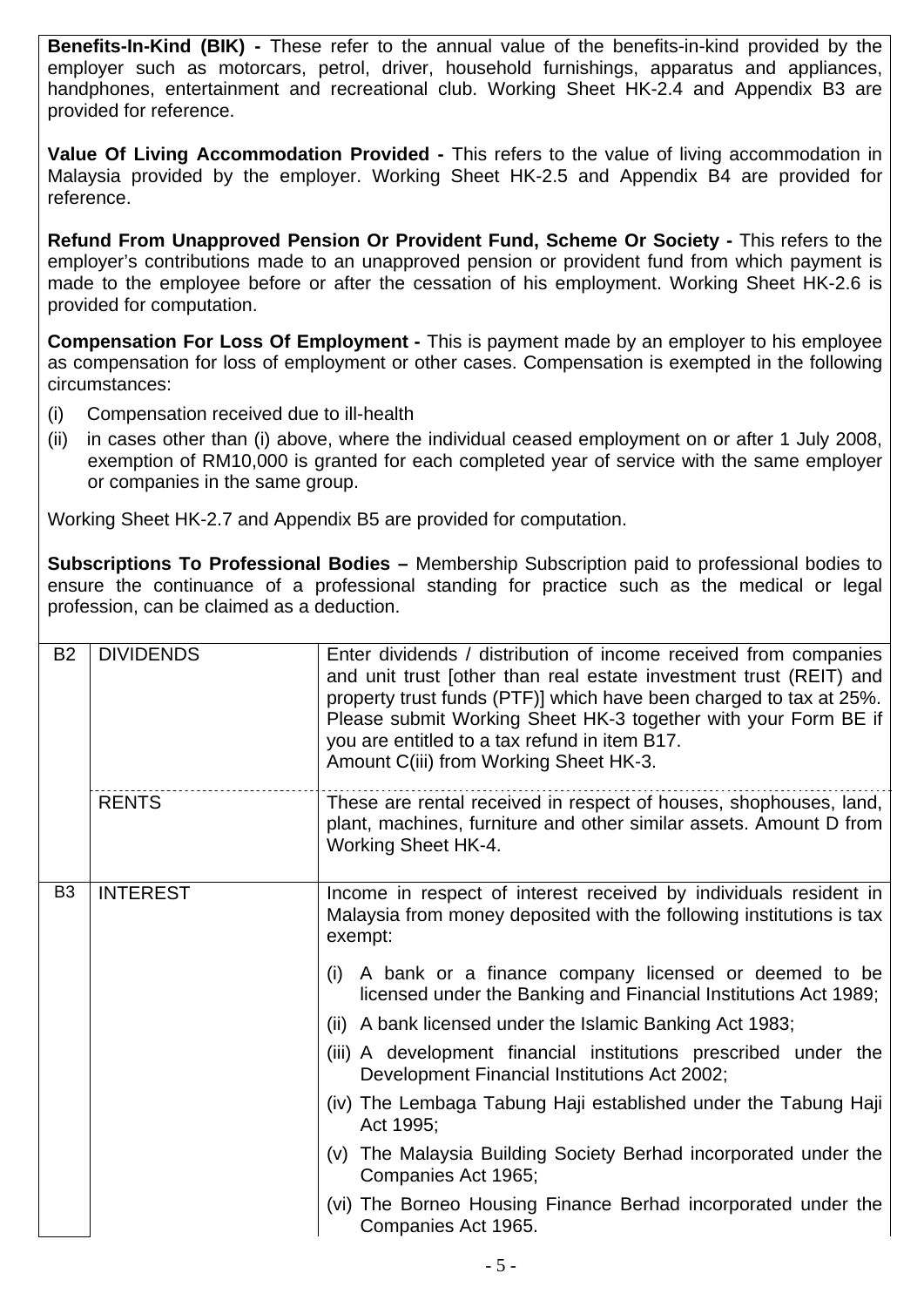|                                                                                                                                                                                              | <b>DISCOUNTS</b>                                                                                                                                                                                                                                                                                                                                                                                     | These relate to earnings from discounting transactions such as<br>dealings in treasury bills.                                                                                                                                                                                                                                            |                       |
|----------------------------------------------------------------------------------------------------------------------------------------------------------------------------------------------|------------------------------------------------------------------------------------------------------------------------------------------------------------------------------------------------------------------------------------------------------------------------------------------------------------------------------------------------------------------------------------------------------|------------------------------------------------------------------------------------------------------------------------------------------------------------------------------------------------------------------------------------------------------------------------------------------------------------------------------------------|-----------------------|
|                                                                                                                                                                                              | <b>ROYALTIES</b>                                                                                                                                                                                                                                                                                                                                                                                     | Royalties received in respect of the use of copyrights/patents are<br>taxable if they exceed the following exemption limits:                                                                                                                                                                                                             |                       |
|                                                                                                                                                                                              |                                                                                                                                                                                                                                                                                                                                                                                                      | <b>Type of Royalty</b>                                                                                                                                                                                                                                                                                                                   | <b>Exemption (RM)</b> |
|                                                                                                                                                                                              |                                                                                                                                                                                                                                                                                                                                                                                                      | Publication of artistic works/recording<br>(i)<br>discs/tapes                                                                                                                                                                                                                                                                            | 10,000                |
|                                                                                                                                                                                              |                                                                                                                                                                                                                                                                                                                                                                                                      | (ii)<br>Translation of books/literary works                                                                                                                                                                                                                                                                                              | 12,000                |
|                                                                                                                                                                                              |                                                                                                                                                                                                                                                                                                                                                                                                      | Publication of literary works/original paintings/<br>(iii)<br>musical compositions                                                                                                                                                                                                                                                       | 20,000                |
|                                                                                                                                                                                              |                                                                                                                                                                                                                                                                                                                                                                                                      | Amount H from Working Sheet HK-5.                                                                                                                                                                                                                                                                                                        |                       |
|                                                                                                                                                                                              | <b>PENSIONS</b>                                                                                                                                                                                                                                                                                                                                                                                      | Pensions derived from Malaysia and paid to a person on reaching<br>the age of 55 years/compulsory age of retirement or if the<br>retirement is due to ill-health, are exempt from tax.<br>Where a person is paid more than one pension, only the higher or<br>highest pension is exempt from tax. Other pensions have to be<br>reported. |                       |
|                                                                                                                                                                                              | <b>ANNUITIES</b>                                                                                                                                                                                                                                                                                                                                                                                     | These are sums of money received in accordance with a will or an<br>investment of money entitling the annuitants or investors to a series<br>of annual payments, whether or not received regularly or for a<br>limited period only.                                                                                                      |                       |
|                                                                                                                                                                                              | PERIODICAL PAYMENTS                                                                                                                                                                                                                                                                                                                                                                                  | These refer to recurring payments received at fixed times.                                                                                                                                                                                                                                                                               |                       |
|                                                                                                                                                                                              | <b>OTHER GAINS OR</b><br><b>PROFITS</b>                                                                                                                                                                                                                                                                                                                                                              | Other income such as payments received for part-time/occasional<br>broadcasting, lecturing, writing and so forth.                                                                                                                                                                                                                        |                       |
| <b>B5</b>                                                                                                                                                                                    |                                                                                                                                                                                                                                                                                                                                                                                                      | APPROVED DONATIONS / GIFTS / CONTRIBUTIONS                                                                                                                                                                                                                                                                                               |                       |
|                                                                                                                                                                                              |                                                                                                                                                                                                                                                                                                                                                                                                      | Gift of Money to the Government, State Government or Local Authorities<br>Gift of money to the Government, a State Government or local authority. Subsection 44(6)                                                                                                                                                                       |                       |
| Gift of Money to Approved Institutions or Organisations<br>Gift of money to institutions / organizations approved by the Director General of<br>Inland Revenue. Subsection 44(6) and proviso |                                                                                                                                                                                                                                                                                                                                                                                                      |                                                                                                                                                                                                                                                                                                                                          |                       |
|                                                                                                                                                                                              | Gift of Money or Cost of Contribution In Kind for Any Approved Sports Activity<br>Restricted<br>or Sports Body<br>to $7\%$ of<br>Gift of money or cost of contribution in kind for any sports activity approved by the<br>the<br>Minister or any sports body approved by the Commissioner of Sports appointed<br>Aggregate<br>under the Sports Development Act 1997. Subsection 44(11B)<br>Income in |                                                                                                                                                                                                                                                                                                                                          |                       |
|                                                                                                                                                                                              | item B4<br>Gift of Money or Cost of Contribution In Kind for any Approved Project of<br>National Interest Approved by the Ministry of Health<br>Gift of money or cost of contribution in kind for any project of national interest<br>approved by the Minister. Subsection 44(11c)                                                                                                                   |                                                                                                                                                                                                                                                                                                                                          |                       |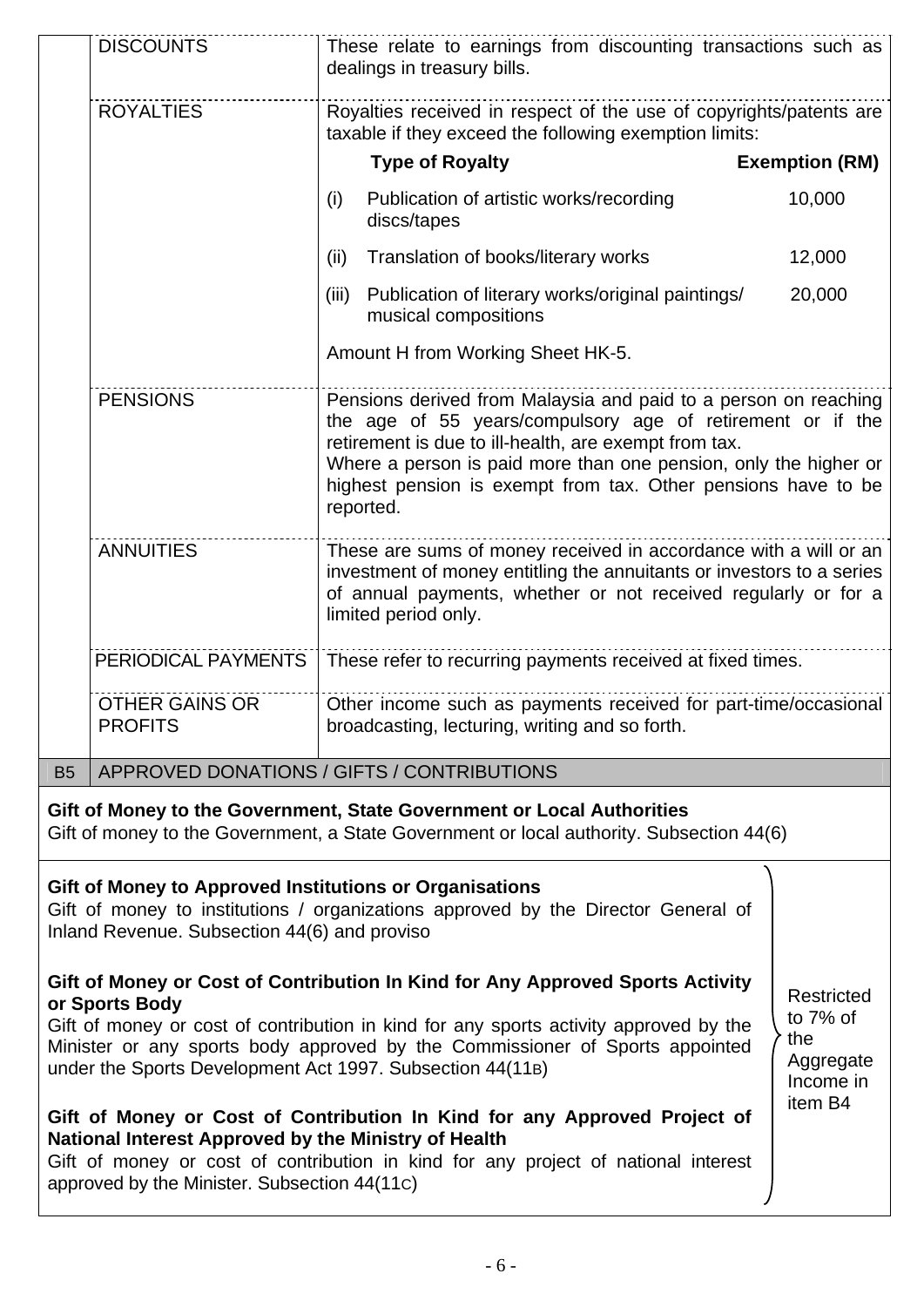|                | <b>Gift of Artefacts, Manuscripts or Paintings</b><br>Gift of artefacts, manuscripts or paintings to the Government will be based on the value determined<br>by the Director General of the National Museum or the National Archives. Subsection 44(6A)                                                                   |                                                                                                                                                                                                                                                                                                                                                                                                                                                                                       |  |  |
|----------------|---------------------------------------------------------------------------------------------------------------------------------------------------------------------------------------------------------------------------------------------------------------------------------------------------------------------------|---------------------------------------------------------------------------------------------------------------------------------------------------------------------------------------------------------------------------------------------------------------------------------------------------------------------------------------------------------------------------------------------------------------------------------------------------------------------------------------|--|--|
|                | Gift of Money for the Provision of Library Facilities or to Libraries<br>Gift of money not exceeding RM20,000 for the provision of library facilities to public libraries or<br>libraries of schools / institutions of higher learning. Subsection 44(8)                                                                  |                                                                                                                                                                                                                                                                                                                                                                                                                                                                                       |  |  |
|                | Gift of Money or Contribution In Kind for the Provision of Facilities in Public Places for the<br><b>Benefit of Disabled Persons</b><br>Gift of money or contribution in kind for providing public facilities for the benefit of disabled persons<br>will be determined by the relevant local authority. Subsection 44(9) |                                                                                                                                                                                                                                                                                                                                                                                                                                                                                       |  |  |
|                |                                                                                                                                                                                                                                                                                                                           | Gift of Money or Medical Equipment to Any Healthcare Facility Approved by the Ministry of Health<br>Gift of money or medical equipment not exceeding RM20,000 in value given by an individual to any<br>healthcare facility approved by the Ministry of Health. Subsection 44(10)                                                                                                                                                                                                     |  |  |
|                | state art gallery. Subsection 44(11)                                                                                                                                                                                                                                                                                      | Gift of Paintings to the National Art Gallery or Any State Art Gallery<br>An amount equal to the value of the gift of paintings as determined by the National Art Gallery or any                                                                                                                                                                                                                                                                                                      |  |  |
| B7             | <b>TOTAL INCOME</b><br><b>TRANSFERRED FROM</b><br><b>HUSBAND / WIFE FOR</b><br><b>JOINT ASSESSMENT</b>                                                                                                                                                                                                                    | <b>ITEMS B7 AND B8 HAVE TO BE FILLED IN BY THE INDIVIDUAL</b><br>IN WHOSE NAME THE JOINT ASSESSMENT IS TO BE RAISED.<br>Transfer the total income of the spouse which is to be aggregated<br>with the total income of the individual to this item.                                                                                                                                                                                                                                    |  |  |
|                | * TYPE OF INCOME<br><b>TRANSFERRED FROM</b><br><b>HUSBAND / WIFE</b>                                                                                                                                                                                                                                                      | Note: Enter '1' if the income transferred from husband / wife<br>includes income from a business source or '2' if not.<br>Items B7 and B8 <b>NEED NOT</b> be filled if:<br>(i) the individual is single/a divorcee/a widow/a widower<br>(ii) the spouse of the individual does not have any source of<br>income or has income which is tax exempt<br>(iii) elects for separate assessment<br>elects for joint assessment to be raised in the name of<br>(iv)<br>his/her spouse<br>(v) |  |  |
| B <sub>9</sub> | <b>TOTAL RELIEF</b>                                                                                                                                                                                                                                                                                                       | Amount from F19                                                                                                                                                                                                                                                                                                                                                                                                                                                                       |  |  |
| <b>B10</b>     | <b>CHARGEABLE INCOME</b>                                                                                                                                                                                                                                                                                                  | B6 minus B9 or B8 minus B9                                                                                                                                                                                                                                                                                                                                                                                                                                                            |  |  |
|                | <b>B10a SPECIAL RELIEF</b>                                                                                                                                                                                                                                                                                                | A special deduction of RM2,000 is granted if the Aggregate Income<br>(item B4) does not exceed RM96,000.<br>Refer to Income Tax (Exemption) Order [P.U. (A) 361/2013]<br>Note: Leave the item blank if the Aggregate Income is exceeding<br>RM96,000.                                                                                                                                                                                                                                 |  |  |
| <b>B10b</b>    | <b>CHARGEABLE INCOME</b>                                                                                                                                                                                                                                                                                                  | B10 minus B10a. Enter "0" if value is negative.                                                                                                                                                                                                                                                                                                                                                                                                                                       |  |  |
| <b>B11a</b>    | Tax on the first                                                                                                                                                                                                                                                                                                          | Match the chargeable income from item B10 or B10b of the Form<br>BE with the range of chargeable income as provided in the tax<br>schedule (page 15 of this Explanatory Notes).                                                                                                                                                                                                                                                                                                       |  |  |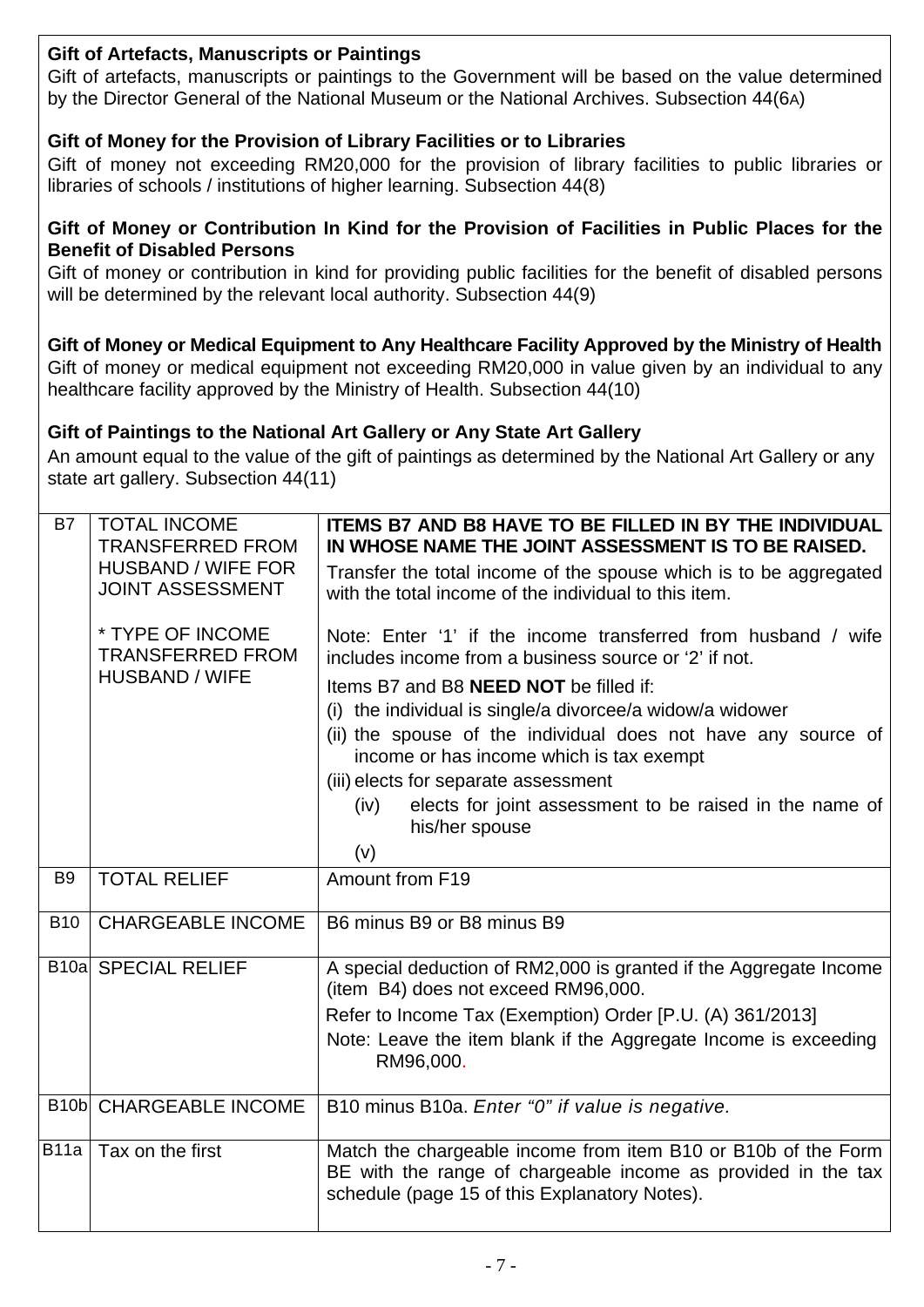| <b>B11b</b> | Tax on the balance                                                                                | Example:                                                                                                                                                                                                                                                                                                      |                                                |
|-------------|---------------------------------------------------------------------------------------------------|---------------------------------------------------------------------------------------------------------------------------------------------------------------------------------------------------------------------------------------------------------------------------------------------------------------|------------------------------------------------|
| <b>B12</b>  | <b>Total Income Tax</b>                                                                           | Chargeable income as per B10 or 10b:                                                                                                                                                                                                                                                                          | RM35,500                                       |
|             |                                                                                                   | Use category E of the tax schedule to compute as follows:<br>Tax on the first RM35,000<br>Tax on the balance RM500 @ 11%<br>Total income tax<br>Enter in items B11a, B11b and B12 of the Form BE as shown<br>below:                                                                                           | RM1,200.00<br>55.00<br><b>RM</b><br>RM1,255.00 |
|             |                                                                                                   |                                                                                                                                                                                                                                                                                                               |                                                |
|             | B <sub>11</sub> Tax on the first<br>B11b Tax on the balance<br>B12 TOTAL INCOME TAX (B11a + B11b) | $35,000$ $\log$<br>B11a<br>$500$ $\circ$<br>11<br>At Rate (%)<br><b>B11b</b><br>B12                                                                                                                                                                                                                           | $1,200$ 00<br>55<br>00<br>$1,255$ .00          |
| <b>B13</b>  | <b>TOTAL REBATE</b>                                                                               |                                                                                                                                                                                                                                                                                                               |                                                |
| <b>SELF</b> |                                                                                                   | A rebate of RM400 is granted to an individual whose chargeable<br>income does not exceed RM35,000. Paragraph 6A(2)(a)                                                                                                                                                                                         |                                                |
|             | <b>HUSBAND/WIFE</b>                                                                               | A rebate of RM400 is granted to an individual whose chargeable<br>income does not exceed RM35,000 and where he/she has been<br>allowed a deduction of RM3,000 for the spouse. Paragraph<br>$6A(2)(b)$ / Paragraph $6A(2)(c)$                                                                                  |                                                |
|             | <b>ZAKAT AND FITRAH</b>                                                                           | A rebate is granted for payments of any zakat, fitrah and other<br>obligatory Islamic religious dues in the basis year. Subsection<br>6A(3)                                                                                                                                                                   |                                                |
| <b>B15</b>  | <b>TAX DEDUCTION</b><br><b>UNDER SECTION 51 OF</b><br>FINANCE ACT 2007<br>(DIVIDENDS)             | Please submit Working Sheet HK-3 if you are entitled to a tax<br>refund as per item B17 of the Form BE.<br>Amount D from Working Sheet HK-3                                                                                                                                                                   |                                                |
|             | <b>TAX DEDUCTION</b><br><b>UNDER SECTION 110</b><br>(OTHERS)                                      | Compute the tax deducted under section 110 by using Working<br>Sheet HK-6 in respect of other income such as interest, royalties,<br>section 4A income and income from trust bodies.<br>Please submit Working Sheet HK-6 if you are entitled to a tax<br>refund. Amount B from Working Sheet HK-6             |                                                |
|             | <b>SECTION 132 TAX</b><br><b>RELIEF</b>                                                           | Relief from double taxation on foreign income brought into<br>Malaysia. Refer to Appendix F (Guidebook BE) for the list of<br>countries which have Avoidance of Double Taxation Agreements<br>(DTA) with Malaysia. Refer to Schedule 7 of ITA 1967 and Working<br>Sheet HK-8 to compute the amount of credit. |                                                |
|             | <b>SECTION 133 TAX</b><br><b>RELIEF</b>                                                           | Relief from double taxation on foreign income brought into<br>Malaysia. These countries do not have Avoidance of Double<br>Taxation Agreements (DTA) with Malaysia. Refer to Schedule 7 of<br>ITA 1967 and Working Sheet HK-9 to compute the amount of<br>credit.                                             |                                                |
| <b>B16</b>  | <b>TAX PAYABLE</b>                                                                                | B <sub>14</sub> minus B <sub>15</sub> .<br>If the sum of amounts in B15 exceeds the amount in B14, enter "0"<br>in this box.                                                                                                                                                                                  |                                                |
| <b>B17</b>  | <b>TAX REPAYABLE</b>                                                                              | B <sub>15</sub> minus B <sub>14</sub> .                                                                                                                                                                                                                                                                       |                                                |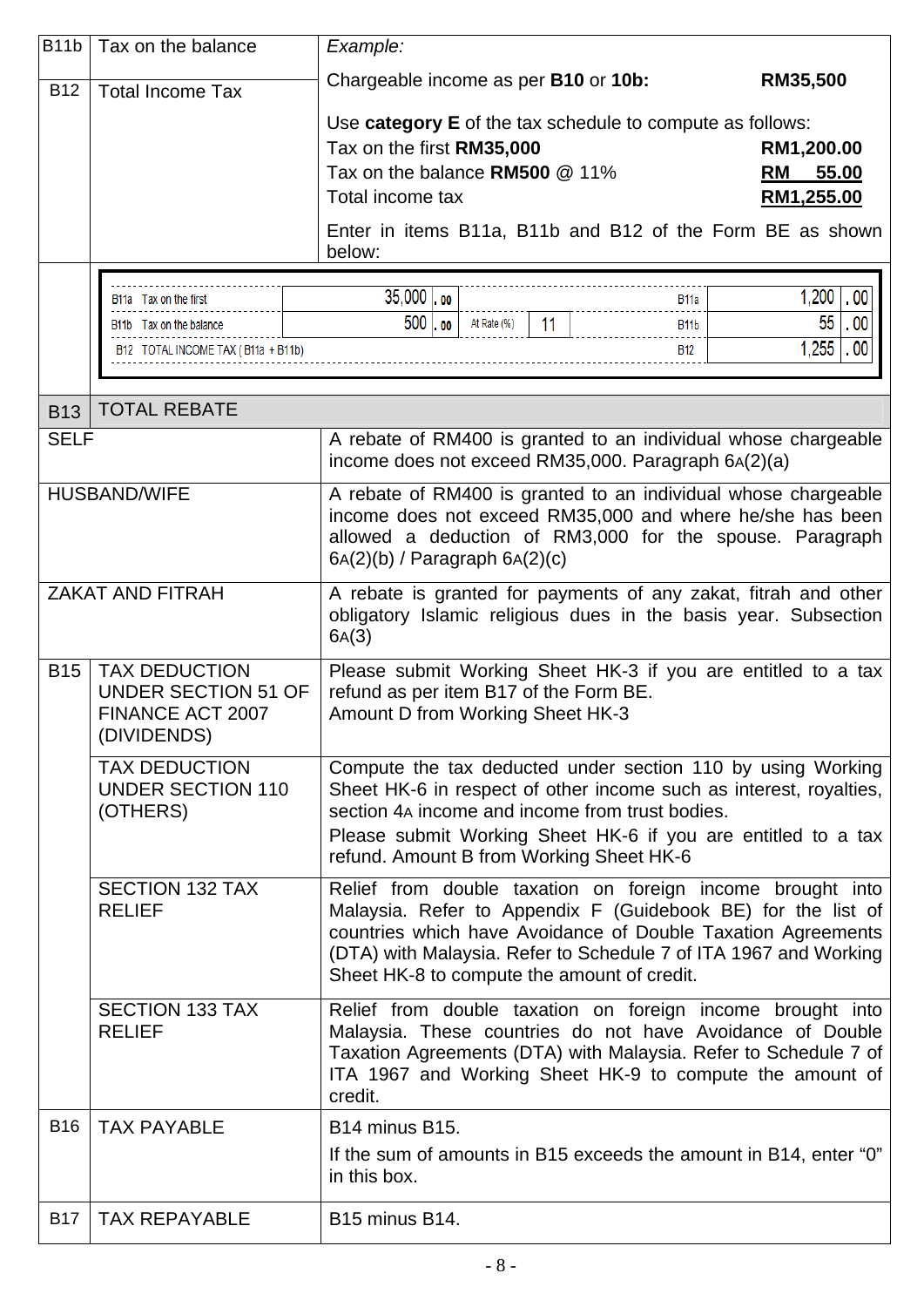| <b>B18</b>                       | <b>INSTALMENTS/</b><br><b>MONTHLY TAX</b><br><b>DEDUCTIONS PAID FOR</b><br>2013 INCOME - SELF<br>AND HUSBAND / WIFE IF<br><b>JOINT ASSESSMENT</b>                                                                                         | Use Working Sheet HK-10 for computation. This excludes<br>payments made in respect of outstanding tax for previous years of<br>assessment.<br>Monthly Tax Deductions made in 2013 in respect of <b>bonus or</b><br>director's fee (including bonus or director's fee for previous years<br>of assessment paid in 2013) has to be included in this item.<br>Transfer the amount from item E of Working Sheet HK-10 to this item.<br>For Joint Assessment - enter the total amount of instalment /<br>Monthly Tax Deductions paid by the husband/wife in this item. |  |
|----------------------------------|-------------------------------------------------------------------------------------------------------------------------------------------------------------------------------------------------------------------------------------------|-------------------------------------------------------------------------------------------------------------------------------------------------------------------------------------------------------------------------------------------------------------------------------------------------------------------------------------------------------------------------------------------------------------------------------------------------------------------------------------------------------------------------------------------------------------------|--|
| <b>B19</b>                       | <b>BALANCE OF TAX</b>                                                                                                                                                                                                                     | The balance of tax payable must be paid within the stipulated                                                                                                                                                                                                                                                                                                                                                                                                                                                                                                     |  |
|                                  | <b>PAYABLE</b>                                                                                                                                                                                                                            | period.                                                                                                                                                                                                                                                                                                                                                                                                                                                                                                                                                           |  |
|                                  |                                                                                                                                                                                                                                           | Payment can be made as follows:                                                                                                                                                                                                                                                                                                                                                                                                                                                                                                                                   |  |
|                                  |                                                                                                                                                                                                                                           | - Counters of CIMB Bank Berhad (CIMB), Public<br>(a) Bank<br>Bank Berhad (PBB), Malayan Banking Berhad<br>(Maybank), Affin Bank Berhad (ABB) and Bank<br>Rakyat Malaysia Berhad<br>Kerjasama<br>(Bank<br>Rakyat) by using the bank payment slip.                                                                                                                                                                                                                                                                                                                  |  |
|                                  |                                                                                                                                                                                                                                           | - CIMB, PBB, Maybank & Hong Leong Bank<br>internet banking and <b>Maybank</b> phone banking.                                                                                                                                                                                                                                                                                                                                                                                                                                                                      |  |
|                                  |                                                                                                                                                                                                                                           | - Auto Teller Machine (ATM) of PBB, Maybank &<br>CIMB, PBB Cheque Deposit Machine and CIMB<br><b>Cash Deposit Machine</b>                                                                                                                                                                                                                                                                                                                                                                                                                                         |  |
|                                  |                                                                                                                                                                                                                                           | (b) LHDNM - e-Payment<br>through FPX (Financial<br><b>Process</b><br>Exchange)<br><b>LHDNM</b><br>website,<br>at<br>http://www.hasil.gov.my                                                                                                                                                                                                                                                                                                                                                                                                                       |  |
|                                  |                                                                                                                                                                                                                                           | - Payment counters of LHDNM or by mail and use the<br>Remittance Slip (CP501) which is available at the<br>LHDNM website, http://www.hasil.gov.my                                                                                                                                                                                                                                                                                                                                                                                                                 |  |
|                                  |                                                                                                                                                                                                                                           | (a) Pos Malaysia Berhad - counter and Pos Online                                                                                                                                                                                                                                                                                                                                                                                                                                                                                                                  |  |
|                                  | <b>TAX PAID IN EXCESS</b>                                                                                                                                                                                                                 | B <sub>18</sub> minus B <sub>16</sub> .                                                                                                                                                                                                                                                                                                                                                                                                                                                                                                                           |  |
|                                  |                                                                                                                                                                                                                                           | Note: Enter "X" in the box provided if Tax Paid in Excess.                                                                                                                                                                                                                                                                                                                                                                                                                                                                                                        |  |
|                                  |                                                                                                                                                                                                                                           | <b>DECLARATION</b>                                                                                                                                                                                                                                                                                                                                                                                                                                                                                                                                                |  |
|                                  | If the return form is not affirmed and duly signed, it shall be deemed incomplete and returned to you.<br>The use of signature stamp is not allowed. Penalty will be imposed in case of late resubmission of the<br>return form to LHDNM. |                                                                                                                                                                                                                                                                                                                                                                                                                                                                                                                                                                   |  |
|                                  | <b>PART C</b>                                                                                                                                                                                                                             | <b>PARTICULARS OF HUSBAND/WIFE</b>                                                                                                                                                                                                                                                                                                                                                                                                                                                                                                                                |  |
| C <sub>1</sub><br>C <sub>3</sub> | BE.                                                                                                                                                                                                                                       | Fill in relevant information only. Where there is more than one wife, please furnish the<br>information as per format C1 to C3 by using attachment(s) and submit together with the Form                                                                                                                                                                                                                                                                                                                                                                           |  |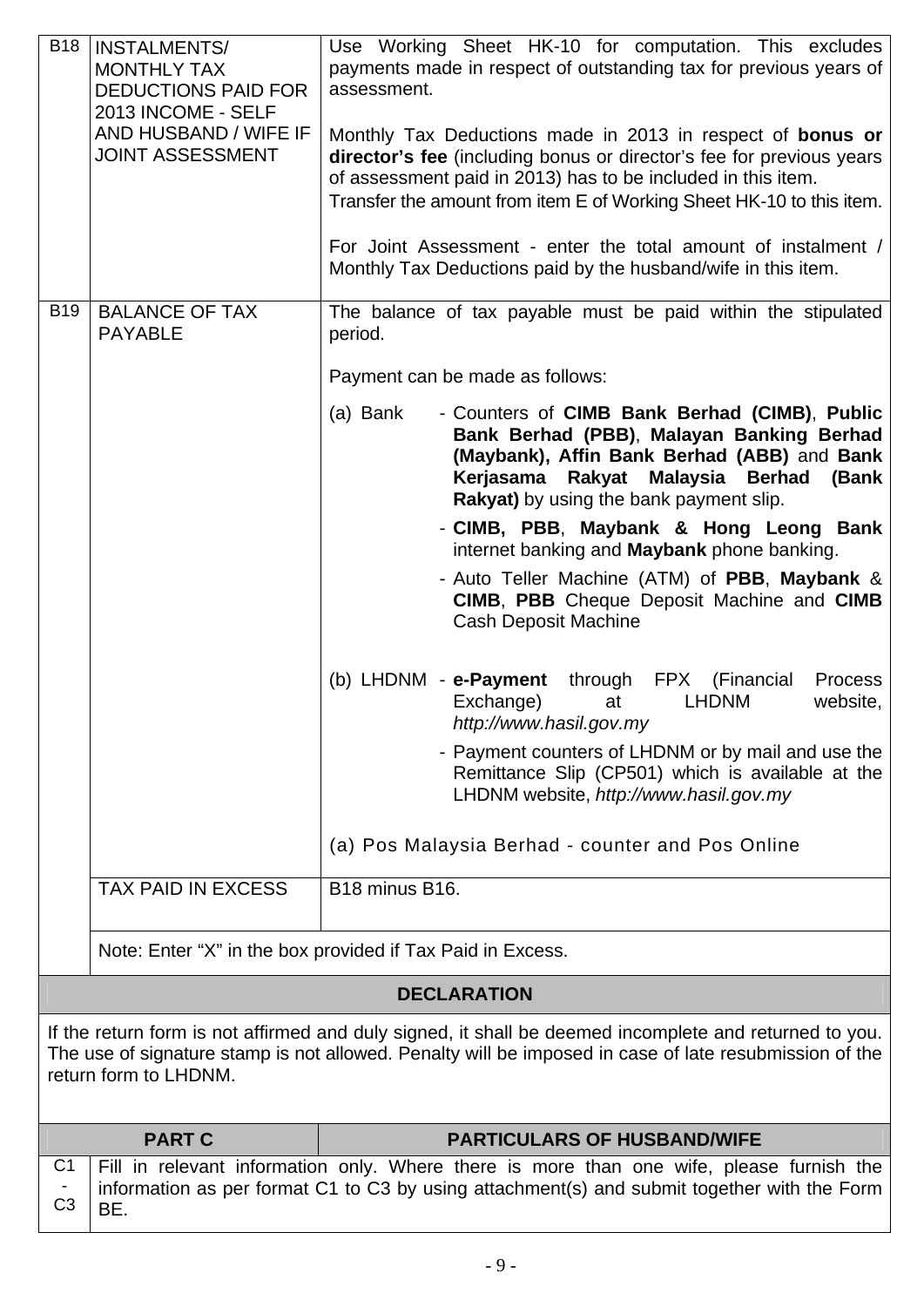| <b>PART D</b>                      |                                                                                               | <b>OTHER INFORMATIONS</b>                                                                                                                                                                                                                                                                                                                                                                                                                                                                                                                                                                                                                                                                                                                                                                                                                                                                                                                                                                                                                                                   |
|------------------------------------|-----------------------------------------------------------------------------------------------|-----------------------------------------------------------------------------------------------------------------------------------------------------------------------------------------------------------------------------------------------------------------------------------------------------------------------------------------------------------------------------------------------------------------------------------------------------------------------------------------------------------------------------------------------------------------------------------------------------------------------------------------------------------------------------------------------------------------------------------------------------------------------------------------------------------------------------------------------------------------------------------------------------------------------------------------------------------------------------------------------------------------------------------------------------------------------------|
| D <sub>1</sub>                     | <b>TELEPHONE NO.</b>                                                                          | Telephone number of office/tax agent's firm/residence/handphone.<br>Please ensure that the information is correct and accurate. This<br>information will be used for LHDNM official purposes.                                                                                                                                                                                                                                                                                                                                                                                                                                                                                                                                                                                                                                                                                                                                                                                                                                                                               |
| D <sub>2</sub>                     | e-Mail                                                                                        | e-Mail address (if any). Please ensure that the information is<br>correct and accurate. This information will be used for LHDNM<br>official purposes.                                                                                                                                                                                                                                                                                                                                                                                                                                                                                                                                                                                                                                                                                                                                                                                                                                                                                                                       |
| D <sub>3</sub> &<br>D <sub>4</sub> | NAME OF BANK &<br><b>BANK ACCOUNT NO.</b>                                                     | For the purpose of tax refund (if any) by LHDNM, state the name of<br>the bank and account number of the bank concerned.                                                                                                                                                                                                                                                                                                                                                                                                                                                                                                                                                                                                                                                                                                                                                                                                                                                                                                                                                    |
| D <sub>5</sub>                     | <b>EMPLOYER'S NO.</b>                                                                         | Enter the employer's E file reference number.                                                                                                                                                                                                                                                                                                                                                                                                                                                                                                                                                                                                                                                                                                                                                                                                                                                                                                                                                                                                                               |
|                                    | <b>PARTE</b>                                                                                  | <b>INCOME OF PRECEDING YEARS NOT DECLARED</b>                                                                                                                                                                                                                                                                                                                                                                                                                                                                                                                                                                                                                                                                                                                                                                                                                                                                                                                                                                                                                               |
| E <sub>1</sub><br>E2               | salary in arrears.                                                                            | Income received in respect of any earlier year not previously declared such as payment of<br>Please use attachment in case of insufficient writing space.<br>Bonus or director's fee shall, when received in the basis year, be treated as part of the gross<br>income from employment for the basis year in which it is received and assessed as such.                                                                                                                                                                                                                                                                                                                                                                                                                                                                                                                                                                                                                                                                                                                     |
|                                    | <b>PART F</b>                                                                                 | <b>DEDUCTIONS</b>                                                                                                                                                                                                                                                                                                                                                                                                                                                                                                                                                                                                                                                                                                                                                                                                                                                                                                                                                                                                                                                           |
| F <sub>1</sub>                     | <b>INDIVIDUAL AND</b><br><b>DEPENDENT</b><br><b>RELATIVES</b>                                 | Relief of RM9,000 for an individual in respect of himself and his<br>dependent relatives is granted automatically. Paragraph 46(1)(a)                                                                                                                                                                                                                                                                                                                                                                                                                                                                                                                                                                                                                                                                                                                                                                                                                                                                                                                                       |
| F <sub>2</sub>                     | MEDICAL TREATMENT,<br><b>SPECIAL NEEDS AND</b><br><b>CARER EXPENSES</b><br><b>FOR PARENTS</b> | Medical treatment, special needs and carer expenses incurred on<br>parents is limited to RM5,000. Paragraph 46(1)(c)<br>Medical expenses which qualify for deduction include:<br>(i) medical care and treatment provided by a nursing home; and<br>(ii) dental treatment limited to tooth extraction, filling, scaling and<br>cleaning but excluding cosmetic dental treatment expenses such<br>as teeth restoration and replacement involving crowning, root<br>canal and dentures.<br>Such claim must be evidenced by a medical practitioner<br>$\bullet$<br>registered with Malaysian Medical Council certifying that the<br>medical condition of parents require medical treatment or special<br>needs or carer.<br>Parents shall be individuals resident in Malaysia.<br>$\bullet$<br>The medical treatment and care services are provided in<br>Malaysia.<br>In the case of carer, a written certification or receipt from, or work<br>permit of, the carer.<br>"carer" shall not include that individual, his wife or her husband or<br>the child of the individual. |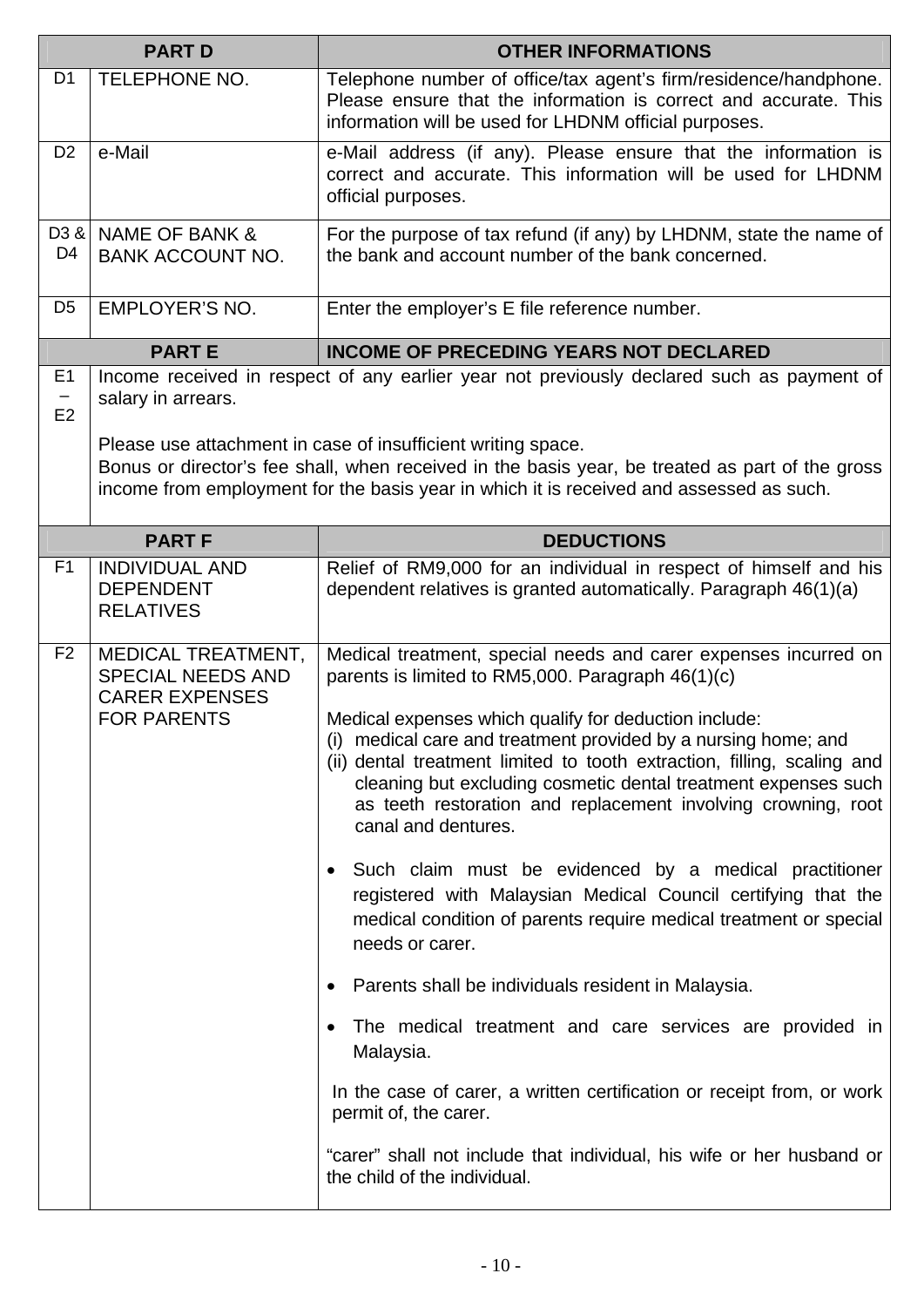| F <sub>3</sub>  | <b>BASIC SUPPORTING</b><br><b>EQUIPMENT</b>                                              | The purchase of any supporting equipment for use by a disabled<br>individual, husband, wife, child or parent, may be claimed up to a<br>maximum of RM5,000. Basic supporting equipment includes<br>haemodialysis machine, wheel chair, artificial leg and hearing aids<br>but exclude optical lenses and spectacles. Paragraph 46(1)(d)                                                                                                                                                                                                                                                |
|-----------------|------------------------------------------------------------------------------------------|----------------------------------------------------------------------------------------------------------------------------------------------------------------------------------------------------------------------------------------------------------------------------------------------------------------------------------------------------------------------------------------------------------------------------------------------------------------------------------------------------------------------------------------------------------------------------------------|
| F <sub>4</sub>  | <b>DISABLED INDIVIDUAL</b>                                                               | An individual will be allowed an additional personal relief of<br>RM6,000 if he is a disabled person. Paragraph 46(1)(e)                                                                                                                                                                                                                                                                                                                                                                                                                                                               |
| F <sub>5</sub>  | <b>EDUCATION FEES</b><br>(SELF)                                                          | An amount limited to a maximum of RM5,000 is deductible in<br>respect of fees expended on any course of study up to tertiary level<br>in any institution in Malaysia recognised by the Malaysian<br>Government or approved by the Minister for the purpose of<br>acquiring any skills or qualifications:                                                                                                                                                                                                                                                                               |
|                 |                                                                                          | (i) up to tertiary level (other than a degree at Masters or Doctorate<br>level), for the purpose of acquiring law, accounting, Islamic<br>financing, technical, vocational, industrial,<br>scientific<br>or<br>technological skills or qualifications; or                                                                                                                                                                                                                                                                                                                              |
|                 |                                                                                          | (ii) any course of study for a degree at Masters or Doctorate level.<br>Paragraph $46(1)(f)$                                                                                                                                                                                                                                                                                                                                                                                                                                                                                           |
| F <sub>6</sub>  | <b>MEDICAL EXPENSES</b><br><b>ON SERIOUS</b><br><b>DISEASES</b>                          | Medical expenses on serious diseases includes the treatment of<br>acquired immune deficiency syndrome (AIDS), Parkinson's<br>disease, cancer, renal failure, leukaemia and other similar diseases<br>such as heart attack, pulmonary hypertension, chronic liver<br>disease, fulminant viral hepatitis, head trauma with neurological<br>deficit, brain tumour or vascular malformation, major burns, major<br>organ transplant and major amputation of limbs. Amount expended<br>on own self, husband/wife or child is deductible up to a maximum<br>of RM5,000. Paragraph $46(1)(g)$ |
| F7              | <b>COMPLETE MEDICAL</b><br><b>EXAMINATION</b>                                            | Complete medical examination refers to thorough examination.<br>Amount expended on own self, husband/wife or child is deductible<br>up to a maximum of RM500 but the total of both deductions (F6<br>and F7) is limited to a maximum of RM5,000. Paragraph 46(1)(h)                                                                                                                                                                                                                                                                                                                    |
| F <sub>8</sub>  | <b>PURCHASE OF</b><br>BOOKS/MAGAZINES/<br><b>JOURNALS/SIMILAR</b><br><b>PUBLICATIONS</b> | An amount limited to a maximum of RM1,000 is deductible in respect<br>of the purchase of books, magazines, journals or other similar<br>publications (in form of hardcopy or electronic but exclude<br>newspapers or banned reading materials) for enhancing the<br>knowledge of the individual, husband/wife or child. Paragraph 46(1)(i)                                                                                                                                                                                                                                             |
| F9              | <b>PURCHASE OF</b><br><b>PERSONAL</b><br><b>COMPUTER FOR</b><br><b>INDIVIDUAL</b>        | An amount limited to a maximum of RM3,000 is deductible in<br>respect of the purchase of personal computer. No deduction will be<br>granted if the computer is used for business purpose. This<br>deduction is allowed once in 3 years. Paragraph 46(1)(j)                                                                                                                                                                                                                                                                                                                             |
| F <sub>10</sub> | <b>NET DEPOSIT IN SKIM</b><br><b>SIMPANAN</b><br>PENDIDIKAN NASIONAL<br>(SSPN)           | Amount deposited in SSPN by an individual for his children's<br>education is deductible up to a maximum of RM6,000 (with effect from<br>the year of assessment 2012 to 2017). The allowable deduction is<br>limited to the net amount deposited in that basis year only.                                                                                                                                                                                                                                                                                                               |
|                 |                                                                                          | Example: For year 2013, Balance brought forward: RM4,500. Total<br>deposit: RM2,000. Total withdrawal: RM1,500.                                                                                                                                                                                                                                                                                                                                                                                                                                                                        |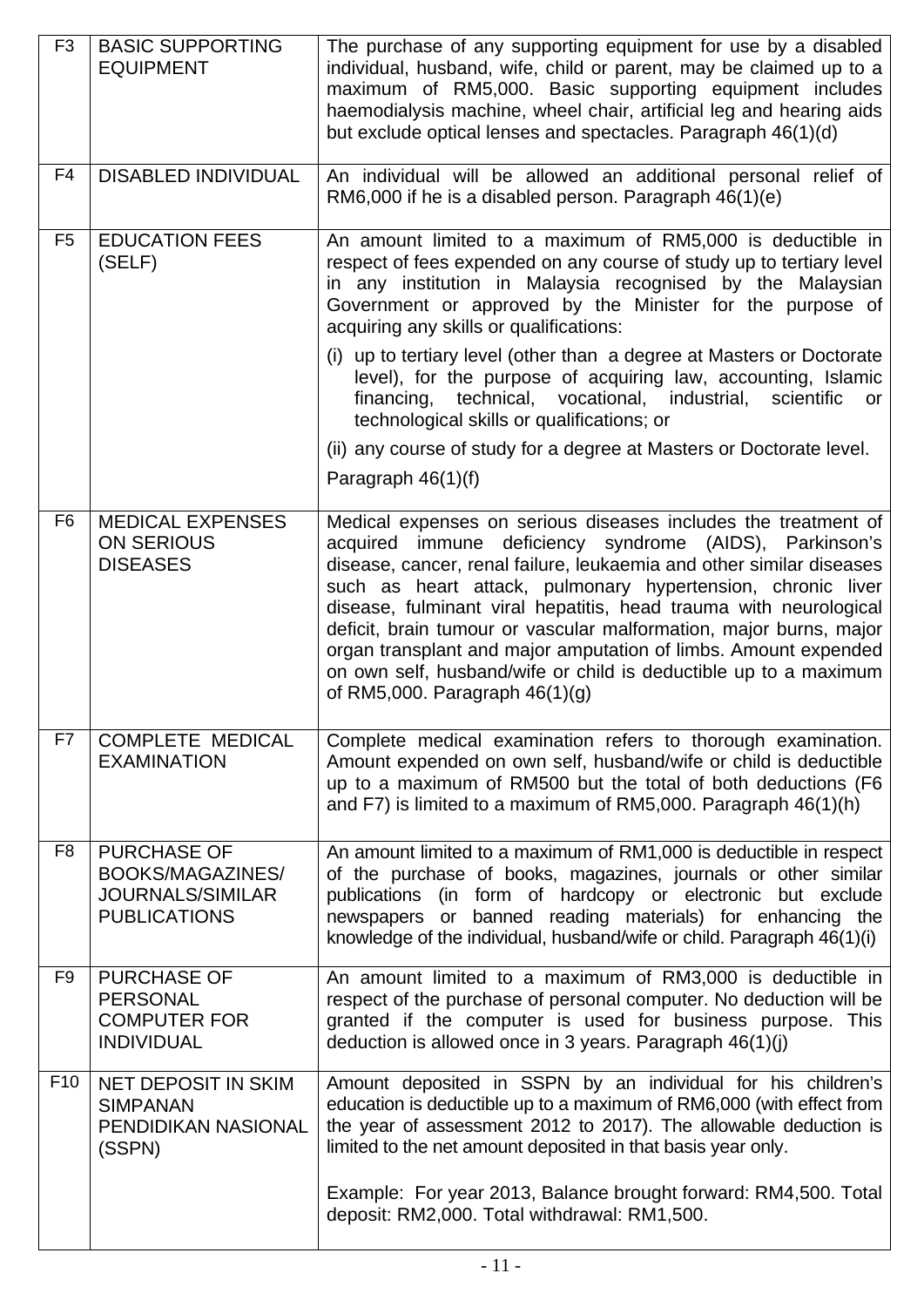|                 |                                                                 | Allowable deduction is RM500 (RM2,000 - RM1,500). The balance<br>brought forward of RM4,500 is not taken into account. Paragraph<br>46(1)(k)                                                                                                                                                                                                                                                                                                                                                                                                                                                                                                                                                                                                                                                                                                                                                                                                                                                                                                                                                                                                                                                                                                                                                                                 |
|-----------------|-----------------------------------------------------------------|------------------------------------------------------------------------------------------------------------------------------------------------------------------------------------------------------------------------------------------------------------------------------------------------------------------------------------------------------------------------------------------------------------------------------------------------------------------------------------------------------------------------------------------------------------------------------------------------------------------------------------------------------------------------------------------------------------------------------------------------------------------------------------------------------------------------------------------------------------------------------------------------------------------------------------------------------------------------------------------------------------------------------------------------------------------------------------------------------------------------------------------------------------------------------------------------------------------------------------------------------------------------------------------------------------------------------|
| F11             | <b>PURCHASE OF</b><br><b>SPORTS EQUIPMENT</b>                   | An amount limited to a maximum of RM300 is deductible in respect<br>of expenses expended by the individual for the purchase of sports<br>equipment for any sports activity as defined under the Sports<br>Development Act 1997. Sports equipment includes equipment with<br>short lifespan e.g. golf balls and shuttlecocks but excluding sports<br>attire, e.g. swimsuits and sports shoes. Paragraph 46(1)(l)                                                                                                                                                                                                                                                                                                                                                                                                                                                                                                                                                                                                                                                                                                                                                                                                                                                                                                              |
| F <sub>12</sub> | <b>INTEREST ON</b><br><b>HOUSING LOAN</b>                       | An amount limited to a maximum of RM10,000 is deductible for<br>each basis year for a period of three consecutive years of<br>assessment beginning from the date in which the interest is first<br>expended.<br>Conditions for eligibility:<br>an individual who is a citizen and resident;<br>(i)<br>(ii) the purchase of the residential property is limited to one unit only;<br>(iii) the Sale and Purchase Agreement has been executed from 10<br>March 2009 to 31 December 2010; and<br>(iv) that residential property must not be rented out<br>Where:<br>(b) 2 or more individuals are each entitled to claim deduction in<br>respect of the same residential property; and<br>(c) the total amount of interest expended by those individuals<br>exceed the amount of deduction allowable for that relevant<br>year,<br>there shall be allowed to each of those individuals for that relevant<br>year an amount to be determined in accordance with the following<br>formula:<br>A<br>$\mathbf{X}$<br>Where;<br>$A =$ total amount of deduction allowed for that relevant year;<br>$B =$ total interest expended in the basis year for the relevant year<br>by that individual; and<br>$C =$ total interest expended in the basis year for that relevant year<br>by all such individuals.<br>Section 46 <sub>B</sub> |
| F <sub>13</sub> | HUSBAND / WIFE /<br>PAYMENT OF ALIMONY<br><b>TO FORMER WIFE</b> | Relief of RM3,000 is given in respect of a husband living together<br>in the basis year on condition that the husband has no total income<br>or has elected for joint assessment. Section 45A                                                                                                                                                                                                                                                                                                                                                                                                                                                                                                                                                                                                                                                                                                                                                                                                                                                                                                                                                                                                                                                                                                                                |
|                 |                                                                 | Relief of RM3,000 is given in respect of a wife living together in the<br>basis year on condition that the wife has no income/total income or<br>has elected for joint assessment. Paragraph 47(1)(a)                                                                                                                                                                                                                                                                                                                                                                                                                                                                                                                                                                                                                                                                                                                                                                                                                                                                                                                                                                                                                                                                                                                        |
|                 |                                                                 | Payment to a former wife is also deductible provided that the<br>deduction for wife and alimony payments shall not exceed<br>RM3,000. Voluntary alimony payments under a mutual agreement<br>but without any formal agreement do not qualify. Subsection 47(2)<br>and $47(3)$                                                                                                                                                                                                                                                                                                                                                                                                                                                                                                                                                                                                                                                                                                                                                                                                                                                                                                                                                                                                                                                |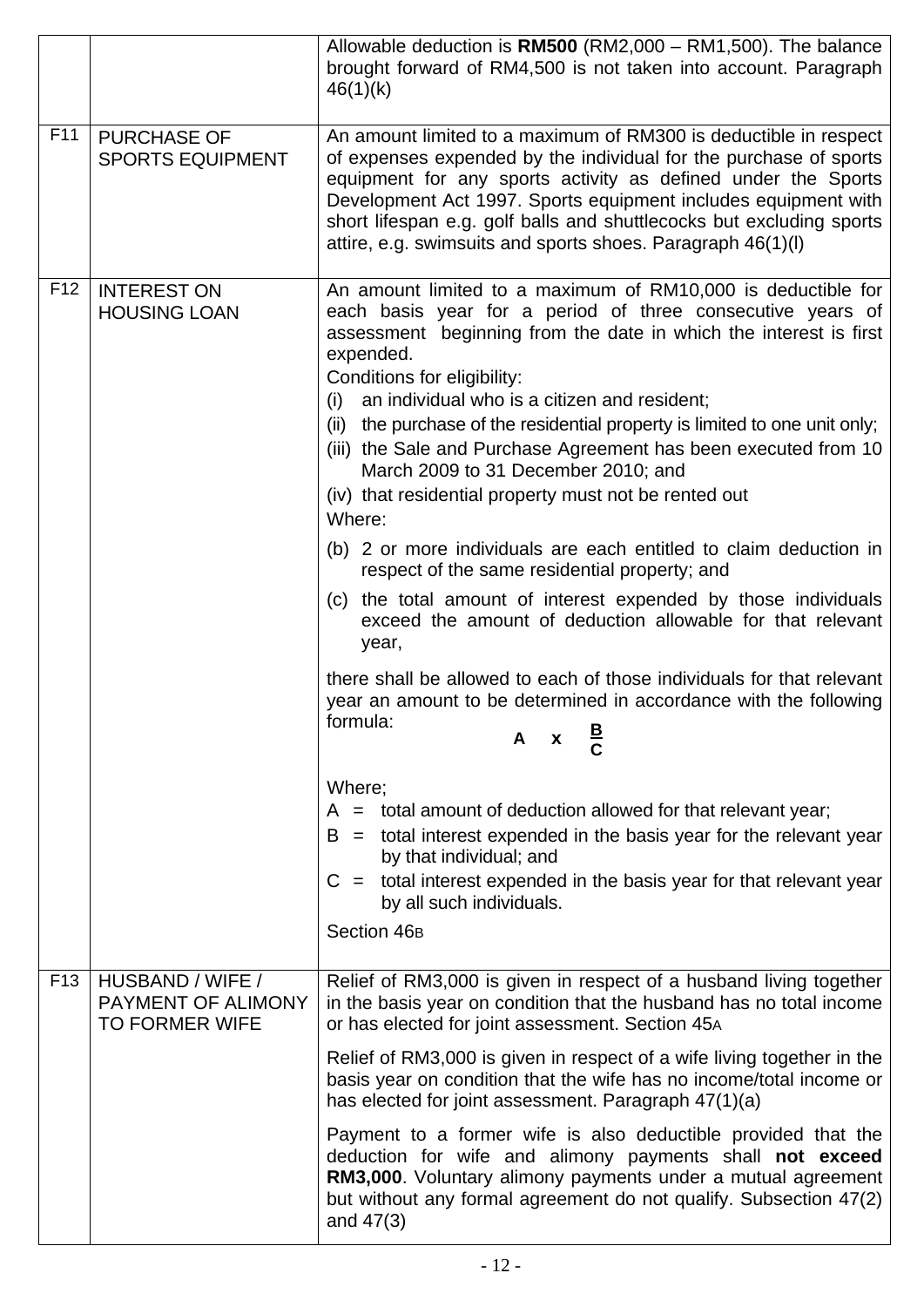| F14             | <b>DISABLED</b><br><b>HUSBAND/WIFE</b>          | Additional deduction of RM3,500 is given in respect of a disabled<br>husband/wife living together with the individual. Paragraph 47(1)(b)<br>and section 45A                                                                                                                           |  |  |  |  |
|-----------------|-------------------------------------------------|----------------------------------------------------------------------------------------------------------------------------------------------------------------------------------------------------------------------------------------------------------------------------------------|--|--|--|--|
| F <sub>15</sub> | Children                                        | Refer to Working Sheet HK-13 for computation.                                                                                                                                                                                                                                          |  |  |  |  |
|                 |                                                 | 100% Eligibility - This part has to be filled in by the individual who is<br>entitled to claim the whole deduction.                                                                                                                                                                    |  |  |  |  |
|                 |                                                 | * 50% Eligibility - Where two or more individuals (not husband and<br>wife living together) are each entitled to claim a deduction for<br>payment made in respect of the same child, each of those<br>individuals is entitled to claim 50% of the whole deduction.<br>Subsection 48(4) |  |  |  |  |
|                 |                                                 | For Separate Assessment, the deduction in respect of each child<br>may be claimed by either the individual or his spouse.                                                                                                                                                              |  |  |  |  |
|                 |                                                 | Example: Ali and his wife may claim the deduction in respect of<br>their children as follows:                                                                                                                                                                                          |  |  |  |  |
|                 |                                                 | <b>Wife</b><br><b>Wife</b><br>Ali<br>Ali                                                                                                                                                                                                                                               |  |  |  |  |
|                 |                                                 | (i)<br>5<br>(iv)<br>2<br>3<br>0                                                                                                                                                                                                                                                        |  |  |  |  |
|                 |                                                 | (ii)<br>$\overline{4}$<br>1<br>1<br>4<br>(v)<br>$\overline{2}$<br>(iii)<br>3<br>5<br>(v <sub>i</sub> )<br>$\overline{0}$                                                                                                                                                               |  |  |  |  |
| F15a            | <b>CHILD - UNDER THE</b><br>AGE OF 18 YEARS     | Child relief of RM1,000 is allowed if the individual pays for the<br>maintenance of each unmarried child under the age 18 years at<br>any time in that year. Paragraph $48(1)(a)$ & $48(2)(a)$                                                                                         |  |  |  |  |
| F15b            | CHILD - 18 YEARS &<br><b>ABOVE AND STUDYING</b> | $\Box$ Relief for each unmarried child of 18 years and above who is<br>receiving full-time education is RM1,000. Paragraph 48(1)(b) &<br>$48(2)(a)$ ; or                                                                                                                               |  |  |  |  |
|                 |                                                 | $\Box$ Relief of RM6,000 for each unmarried child of 18 years and<br>above on condition that:                                                                                                                                                                                          |  |  |  |  |
|                 |                                                 | receiving further education in Malaysia in respect of an award<br>(1)<br>of diploma or higher (excluding matriculation/preparatory                                                                                                                                                     |  |  |  |  |
|                 |                                                 | courses).<br>(ii) receiving further education outside Malaysia in respect of<br>an award of degree or its equivalent (including Master or<br>Doctorate).                                                                                                                               |  |  |  |  |
|                 |                                                 | (iii) the instruction and educational establishment shall be<br>approved by the relevant government authority.<br>Subparagraph 48(3)(a)(i)                                                                                                                                             |  |  |  |  |
| F15c            | <b>CHILD - DISABLED</b><br><b>CHILD</b>         | An individual is entitled to a relief of RM5,000 if the child is<br>disabled. Paragraph $48(1)(d)$ & $48(2)(b)$ .                                                                                                                                                                      |  |  |  |  |
|                 |                                                 | An additional relief of RM6,000 is given for each disabled child of<br>18 years and above on condition that:                                                                                                                                                                           |  |  |  |  |
|                 |                                                 | receiving further education in Malaysia in respect of an award of<br>(i)<br>diploma or higher (excluding matriculation/preparatory courses).                                                                                                                                           |  |  |  |  |
|                 |                                                 | receiving further education outside Malaysia in respect of an<br>(ii)<br>award of degree or its equivalent (including Master or<br>Doctorate).                                                                                                                                         |  |  |  |  |
|                 |                                                 | (iii) the instruction and educational establishment shall<br>be                                                                                                                                                                                                                        |  |  |  |  |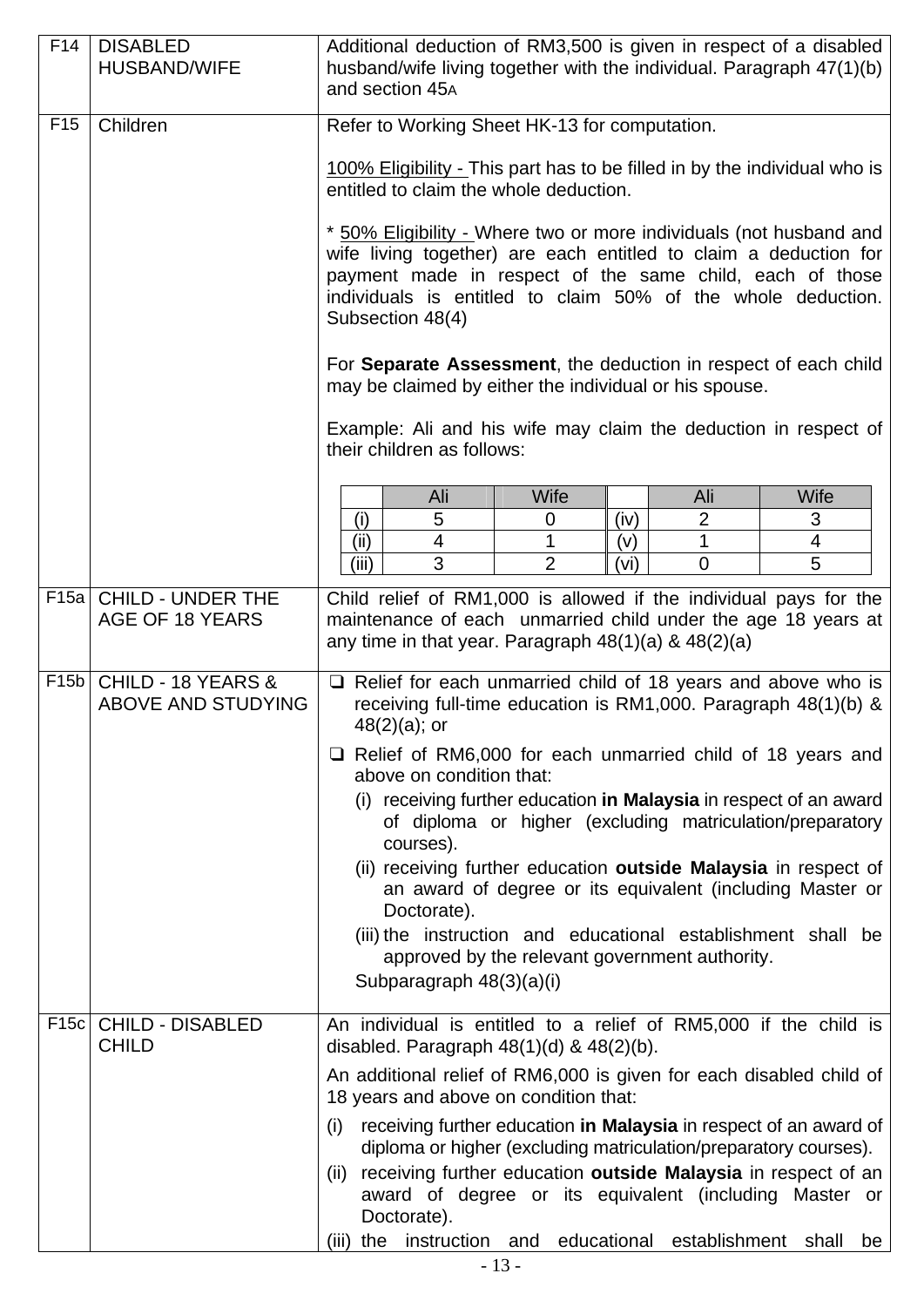|                 | approved by the relevant government authority.                                                                                                                                                                                                                                                                                                                                                                                                                                       |                                                                                                                               |  |  |  |  |  |  |
|-----------------|--------------------------------------------------------------------------------------------------------------------------------------------------------------------------------------------------------------------------------------------------------------------------------------------------------------------------------------------------------------------------------------------------------------------------------------------------------------------------------------|-------------------------------------------------------------------------------------------------------------------------------|--|--|--|--|--|--|
|                 |                                                                                                                                                                                                                                                                                                                                                                                                                                                                                      | An individual is entitled to a total relief of RM11,000 if the above<br>condition is complied with. Subparagraph 48(3)(a)(ii) |  |  |  |  |  |  |
| F <sub>16</sub> | LIFE INSURANCE AND PROVIDENT FUND                                                                                                                                                                                                                                                                                                                                                                                                                                                    |                                                                                                                               |  |  |  |  |  |  |
|                 | Refer to Working Sheet HK-14 for computation.                                                                                                                                                                                                                                                                                                                                                                                                                                        |                                                                                                                               |  |  |  |  |  |  |
|                 | Insurance premiums paid for policies taken on the life of an individual, husband or wife<br>❏<br>are allowable deductions. Insurance premiums on the life of the child do not qualify.                                                                                                                                                                                                                                                                                               |                                                                                                                               |  |  |  |  |  |  |
|                 | Contributions to the Employees Provident Fund or other provident funds or pension<br>$\Box$<br>schemes approved by the Director General of Inland Revenue.                                                                                                                                                                                                                                                                                                                           |                                                                                                                               |  |  |  |  |  |  |
|                 | Total relief for the payment of life insurance premiums and contributions to the Employees<br>$\Box$<br>Provident Fund (EPF) or other approved schemes is limited to RM6,000 for an individual<br>and RM6,000 for the wife who has total income. If the husband or wife elects for joint<br>assessment, the insurance premiums and EPF contributions are limited to RM6,000.<br>Paragraphs 49(1)(a), 49(1)(b), 49(1)(c), 49(1A)(b)                                                   |                                                                                                                               |  |  |  |  |  |  |
|                 | Example:                                                                                                                                                                                                                                                                                                                                                                                                                                                                             |                                                                                                                               |  |  |  |  |  |  |
|                 | The taxpayer elects for joint assessment and the insurance premiums paid by the husband and<br>wife are RM300 and RM6,500 respectively. The allowable deduction is limited to RM6,000 and<br>not RM6,800. In situations where the husband has no total income and the wife is assessed<br>separately as an individual, any expenditure on insurance premium incurred by the husband<br>shall be deemed to have been paid by the wife and is allowable up to the limited amount only. |                                                                                                                               |  |  |  |  |  |  |
|                 | However, if the husband has no total income but contributes to EPF, the wife is not allowed to<br>claim a deduction from her own income in respect of the husband's EPF contribution. Likewise<br>if the wife has no total income. Subsections $50(2)$ and $50(3)$                                                                                                                                                                                                                   |                                                                                                                               |  |  |  |  |  |  |
| F <sub>17</sub> | PRIVATE RETIREMENT SCHEME AND DEFERRED ANNUITY                                                                                                                                                                                                                                                                                                                                                                                                                                       |                                                                                                                               |  |  |  |  |  |  |
|                 | An amount limited to a maximum of RM3,000 is deductible in respect of contribution made to a<br>private retirement scheme approved by the Securities Commission and total payment of<br>deferred annuity.<br>This deduction has effect from year of assessment 2012 until the year of assessment 2021.                                                                                                                                                                               |                                                                                                                               |  |  |  |  |  |  |
|                 |                                                                                                                                                                                                                                                                                                                                                                                                                                                                                      |                                                                                                                               |  |  |  |  |  |  |
|                 | Subsection 49(1D)                                                                                                                                                                                                                                                                                                                                                                                                                                                                    |                                                                                                                               |  |  |  |  |  |  |
| F18             | <b>EDUCATION AND</b><br>A relief not exceeding RM3,000 is available on insurance premiums<br>in respect of education or medical benefits for an individual,<br><b>MEDICAL INSURANCE</b><br>husband, wife, or child. Subsection 49(1B). Refer to Working Sheet<br>HK-14 for computation.                                                                                                                                                                                              |                                                                                                                               |  |  |  |  |  |  |
| F <sub>19</sub> | <b>TOTAL RELIEF</b>                                                                                                                                                                                                                                                                                                                                                                                                                                                                  | Sum of amounts from items F1 to F18.                                                                                          |  |  |  |  |  |  |
|                 |                                                                                                                                                                                                                                                                                                                                                                                                                                                                                      | Transfer this amount to item B9.                                                                                              |  |  |  |  |  |  |
|                 | <b>PART G</b>                                                                                                                                                                                                                                                                                                                                                                                                                                                                        | PARTICULARS OF TAX AGENT WHO COMPLETES THIS<br><b>RETURN FORM</b>                                                             |  |  |  |  |  |  |
| G <sub>1</sub>  |                                                                                                                                                                                                                                                                                                                                                                                                                                                                                      | This section has to be filled in, affirmed and duly signed by the tax agent who completes this                                |  |  |  |  |  |  |
| G4              | return form.                                                                                                                                                                                                                                                                                                                                                                                                                                                                         |                                                                                                                               |  |  |  |  |  |  |
|                 |                                                                                                                                                                                                                                                                                                                                                                                                                                                                                      |                                                                                                                               |  |  |  |  |  |  |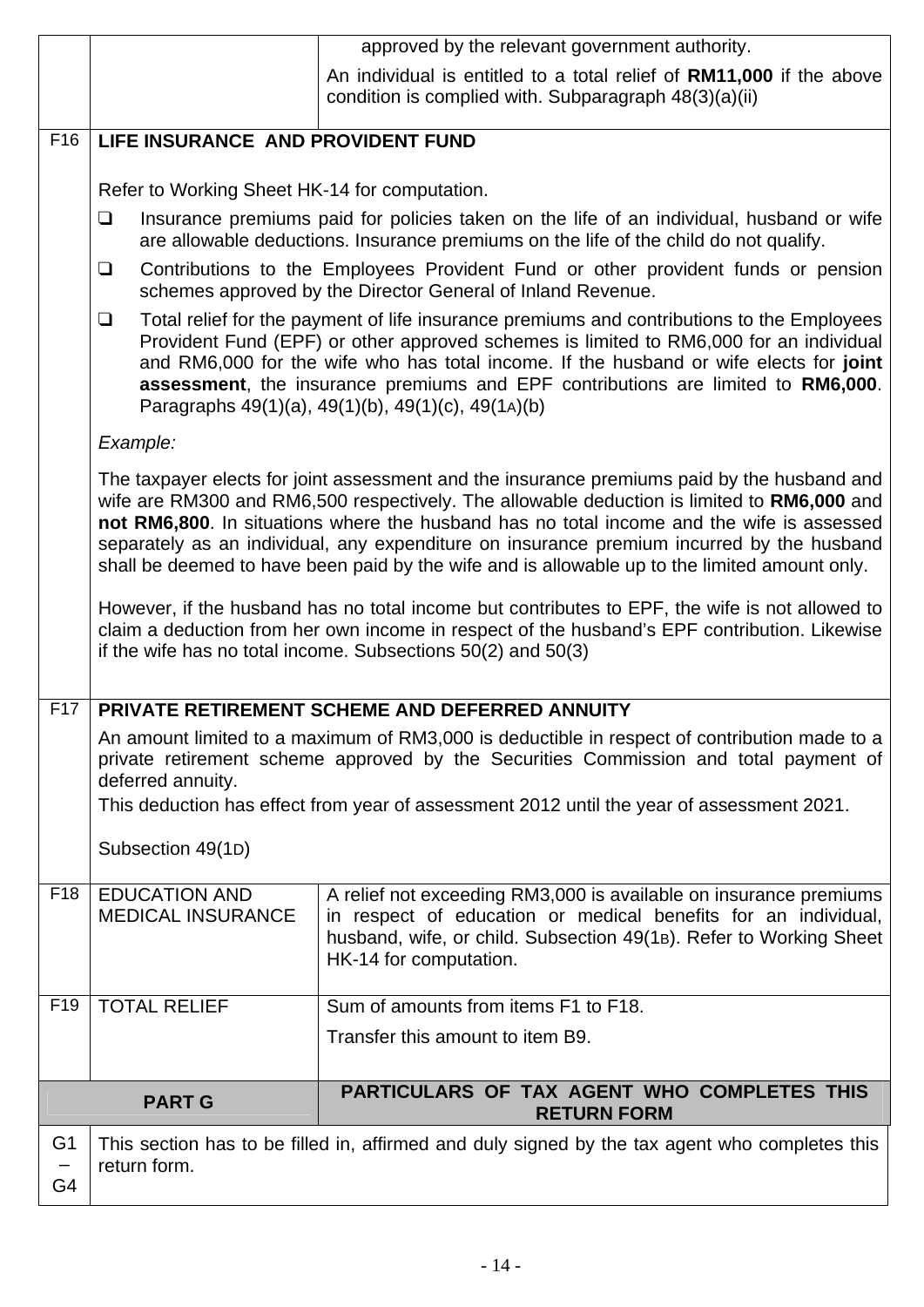| <b>TAX SCHEDULE</b>     |                                                    |                                            |                         |                                |  |  |  |
|-------------------------|----------------------------------------------------|--------------------------------------------|-------------------------|--------------------------------|--|--|--|
| <b>CATEGORY</b>         | <b>RANGE OF</b><br><b>CHARGEABLE INCOME</b><br>(a) | <b>COMPUTATION</b><br><b>RM</b><br>(b)     | <b>RATE</b><br>%<br>(c) | <b>TAX</b><br><b>RM</b><br>(d) |  |  |  |
| A                       | $\Omega$<br>5,000<br>۰                             | First<br>5,000                             | 0                       | 0                              |  |  |  |
| B                       | 5,001<br>10,000<br>$\overline{\phantom{0}}$        | First<br>5,000<br>5,000<br>Next            | 2                       | $\mathbf 0$<br>100             |  |  |  |
| $\mathbf c$             | 10,001<br>20,000<br>-                              | First<br>10,000<br>Next<br>10,000          | 2                       | 100<br>200                     |  |  |  |
| D                       | 20,001<br>35,000<br>$\qquad \qquad \blacksquare$   | First<br>20,000<br>Next<br>15,000          | 6                       | 300<br>900                     |  |  |  |
| E                       | 35,001<br>50,000<br>$\qquad \qquad \blacksquare$   | First<br>35,000<br>Next<br>15,000          | 11                      | 1,200<br>1,650                 |  |  |  |
| F                       | 50,001<br>70,000<br>$\blacksquare$                 | First<br>50,000<br>20,000<br>Next          | 19                      | 2,850<br>3,800                 |  |  |  |
| G                       | 70,001<br>100,000<br>$\overline{\phantom{a}}$      | First<br>70,000<br>30,000<br>Next          | 24                      | 6,650<br>7,200                 |  |  |  |
| $\overline{\mathsf{H}}$ | Exceeding 100,000                                  | First<br>100,000<br>For every next ringgit | 26                      | 13,850                         |  |  |  |

#### **COUNTRY CODES**

The following are some of the codes for countries identified. Please refer to Appendix E of the Form BE Guidebook for the full list.

| Country                     | Code              | Country                      | Code                      | Country              | Code      |
|-----------------------------|-------------------|------------------------------|---------------------------|----------------------|-----------|
| Australia                   | AU                | Iran (Islamic R.O.)          | IR                        | Philippines          | <b>PH</b> |
| Bangladesh                  | <b>BD</b>         | IQ<br>Iraq                   |                           | Saudi Arabia         | <b>SA</b> |
| Brunei                      | JP<br>BN<br>Japan |                              | Singapore                 | SG                   |           |
| Cambodia<br>KH              |                   | Korea, D.P.R.                | <b>KP</b><br>South Africa |                      | ΖA        |
| Canada                      | CA                | Korea, R.O.                  | <b>KR</b>                 | Sri Lanka            | LK        |
| China<br>CN<br>Laos, D.P.R. |                   | LA                           | Taiwan                    | TW                   |           |
| Denmark                     | DK.               | <b>MY</b><br><b>Malaysia</b> |                           | Thailand             | <b>TH</b> |
| Hong Kong                   | ΗK                | Myanmar                      | ΜМ                        | United Kingdom       | GB        |
| India                       | IN                | New Zealand                  | ΝZ                        | <b>United States</b> | <b>US</b> |
| Indonesia                   | ID                | Pakistan                     | РK                        | Vietnam              | VN        |

Note: R.O. = Republic of;  $D.P.R.$  = Democratic People's Republic of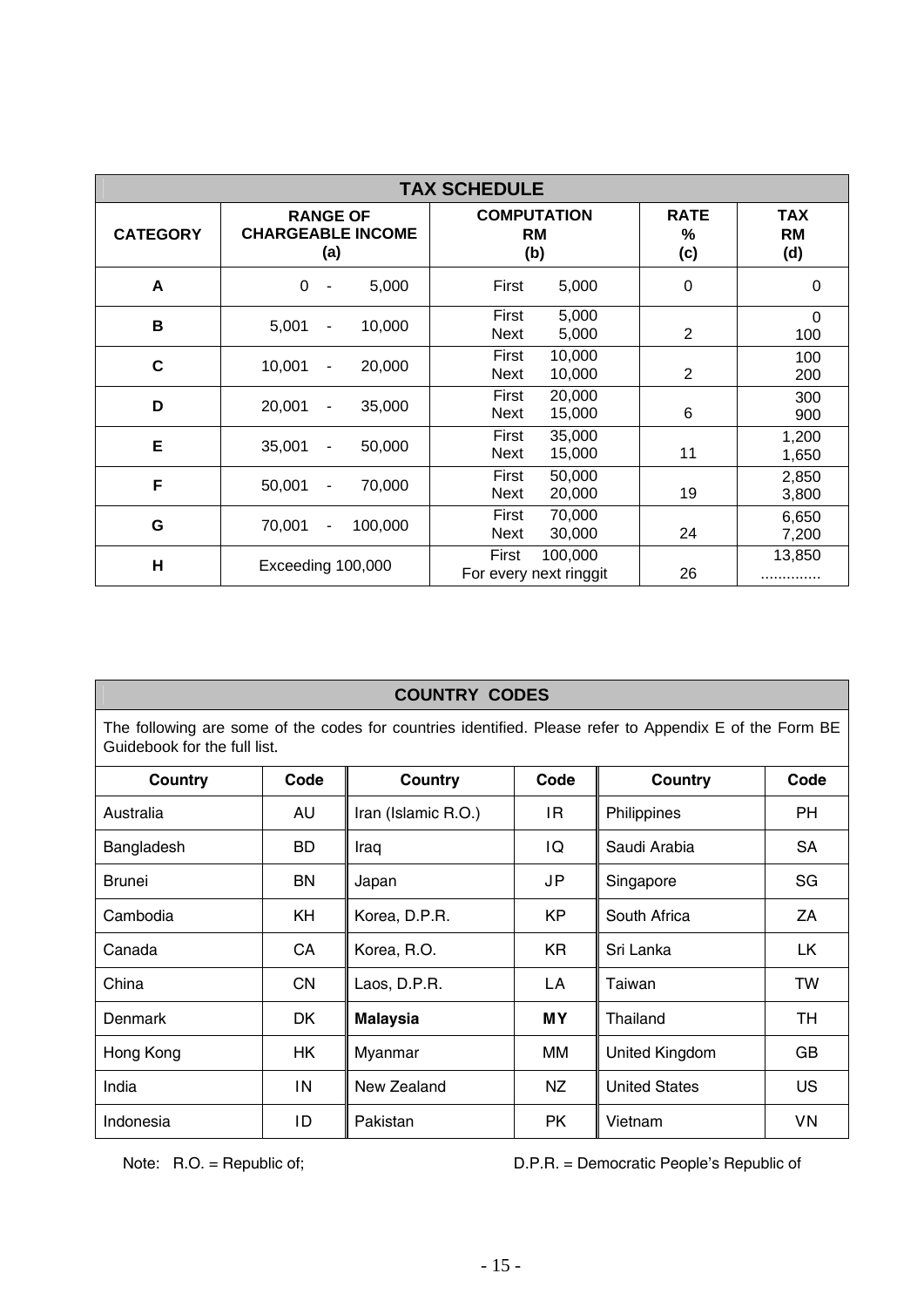| <b>HK-3:</b>                         | TAX DEDUCTION UNDER SECTION 51 OF FINANCE ACT 2007 (DIVIDENDS) |  |  |  |  |  |  |
|--------------------------------------|----------------------------------------------------------------|--|--|--|--|--|--|
| Name                                 |                                                                |  |  |  |  |  |  |
| Income Tax No.<br>Year of Assessment | I/C No.<br><b>Business Registration No.</b>                    |  |  |  |  |  |  |

#### Submit this Working Sheet if entitled to a tax refund (Use separate HK-3 for dividends regrossed)

#### **A. List of dividend income:**

|                | Date of | <b>For Year</b> | <b>Warrant No.</b> | <b>Name of Company</b> | <b>Gross Dividend</b>    |            | <b>Tax</b>                | <b>Tax Deducted</b>     |     | <b>Net Dividend</b> |                  |
|----------------|---------|-----------------|--------------------|------------------------|--------------------------|------------|---------------------------|-------------------------|-----|---------------------|------------------|
| No.            | Payment | <b>Ended</b>    | / Serial No.       |                        | <b>RM</b>                | <b>sen</b> | Rate                      | RM                      | sen | RM                  | $ \textsf{sen} $ |
| $\mathbf 1$    |         |                 |                    |                        |                          |            |                           |                         |     |                     |                  |
| $\overline{2}$ |         |                 |                    |                        |                          |            |                           |                         |     |                     |                  |
| $\mathfrak{S}$ |         |                 |                    |                        |                          |            |                           |                         |     |                     |                  |
| 4              |         |                 |                    |                        |                          |            |                           |                         |     |                     |                  |
| $5\,$          |         |                 |                    |                        |                          |            |                           |                         |     |                     |                  |
| 6              |         |                 |                    |                        |                          |            |                           |                         |     |                     |                  |
| $\overline{7}$ |         |                 |                    |                        |                          |            |                           |                         |     |                     |                  |
| $\bf 8$        |         |                 |                    |                        |                          |            |                           |                         |     |                     |                  |
| 9              |         |                 |                    |                        |                          |            |                           |                         |     |                     |                  |
| 10             |         |                 |                    |                        |                          |            |                           |                         |     |                     |                  |
| 11             |         |                 |                    |                        |                          |            |                           |                         |     |                     |                  |
| 12             |         |                 |                    |                        |                          |            |                           |                         |     |                     |                  |
| 13             |         |                 |                    |                        |                          |            |                           |                         |     |                     |                  |
| 14             |         |                 |                    |                        |                          |            |                           |                         |     |                     |                  |
| 15             |         |                 |                    |                        |                          |            |                           |                         |     |                     |                  |
|                |         |                 |                    |                        |                          |            | <b>TOTAL NET DIVIDEND</b> |                         |     |                     |                  |
|                |         |                 |                    | <b>Total Regrossed</b> |                          |            |                           |                         |     |                     |                  |
|                |         |                 |                    |                        | $X$ [ amount from $B(i)$ |            |                           | Y [ amount from B(ii) ] |     |                     |                  |

*Note: Proceed with the computation overleaf if the rate of tax deducted on dividend received as per voucher / certificate differs from the tax rate for current year of assessment*